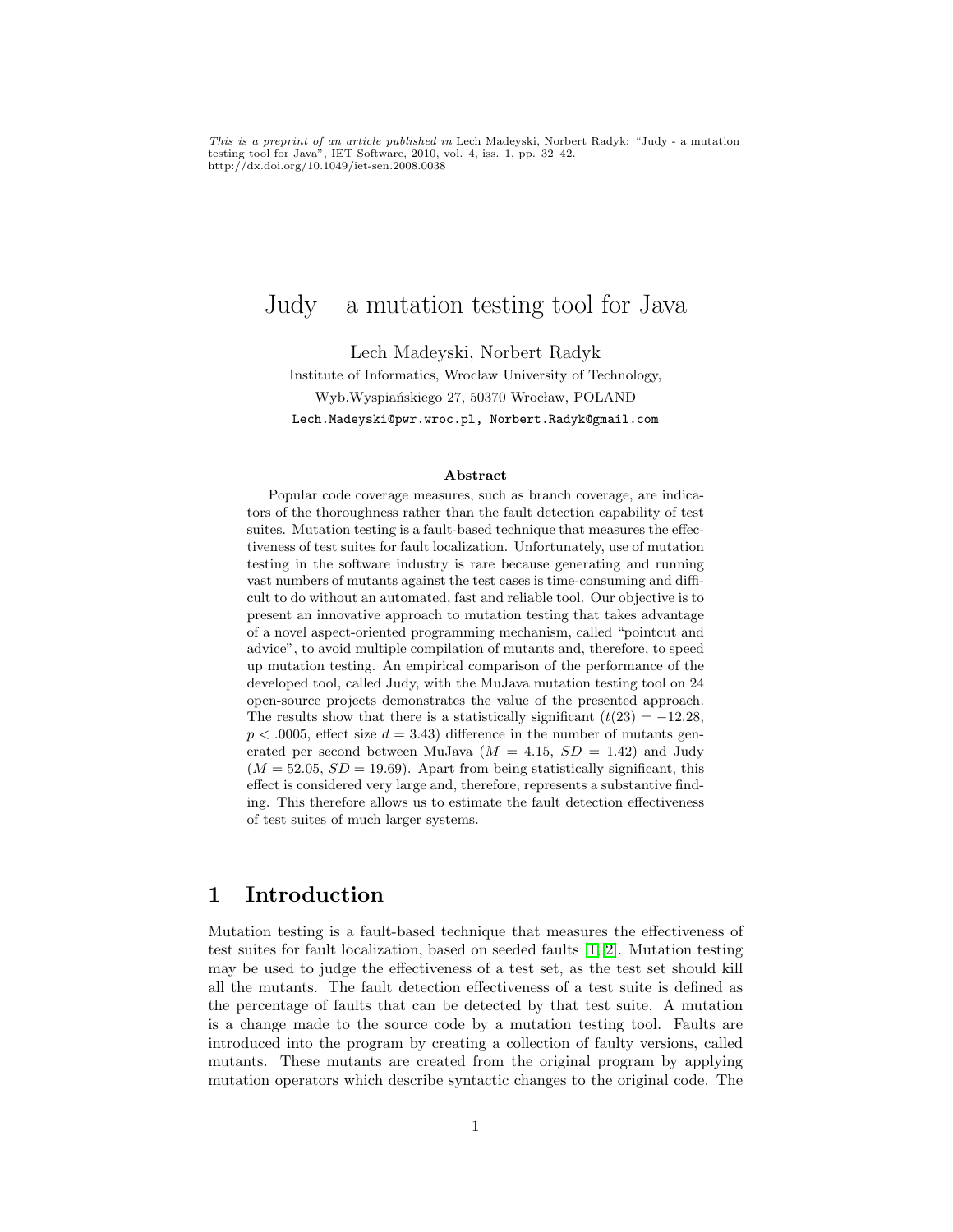test suite is then used to execute these mutants and to measure how well it is able to find faults. A test case that distinguishes (returning a different result) the program from one or more of its mutants is considered to be effective in finding faults [\[3\]](#page-14-2).

A mutation score is a quantitative measurement of the quality of the test suite and is defined as a ratio of the number of killed mutants to the total number of non-equivalent mutants [\[4\]](#page-14-3). The total number of non-equivalent mutants results from the difference between the total number of mutants and the number of equivalent mutants. Equivalent mutants always produce the same output as the original program, so they cannot be killed. Unfortunately, determining which mutant programs are equivalent to the original program is an extremely tedious and error-prone activity. One of the practical solutions, suggested by Offutt and Untch [\[5\]](#page-14-4), is to ignore equivalent mutants. As a result, Madeyski [\[6,](#page-14-5) [7\]](#page-15-0) proposed the use of a mutant score indicator which is a lower bound on the mutation score obtained by ignoring equivalent mutants.

The total mutation testing time is equal to the sum of the mutants generation time and the mutants execution time [\[8\]](#page-15-1). We assume that the mutants execution time is unaffected by the mutation testing tool being used because the impact of the extra method calls due to the advice turned out to be negligible. Hence, the empirical comparison of the performance of mutation testing can be based on mutant generation times only. A measure of performance of the mutant generation process, used in Section [6,](#page-10-0) is the number of mutants generated (and compiled, in the case of source code manipulation) per second  $(NMPS)$ . The exception is the performance comparison of the tools on academic projects in Section [2](#page-2-0) where both the mutant generation and execution times are taken into account. This is due to the fact that the academic projects are considerably smaller than the open-source projects used in Section [6.](#page-10-0)

Section [2](#page-2-0) starts with the presentation of the related work and presents the main activities in the field of mutation testing, while Section [3](#page-3-0) includes a comparison of mutation testing tools.

A new approach to mutation testing is presented in Section [4,](#page-6-0) while Section [5](#page-8-0) introduces Judy  $[9]$  – a new mutation testing tool for Java. Judy supports the phases of generation, compilation to bytecode, and execution (i.e. testing) of mutants. It is developed in Java and AspectJ [\[10\]](#page-15-3) to test Java programs, it implements both traditional and object-oriented (OO) mutation operators, and it supports JUnit [\[11,](#page-15-4) [12\]](#page-15-5) (the de facto standard among unit testing frameworks [\[13,](#page-15-6) [14,](#page-15-7) [15,](#page-15-8) [16\]](#page-15-9)) and Ant [\[17\]](#page-16-0) (a Java build tool) to help practitioners carry out mutation testing.

In the presented approach, we create (dependent on the mutation operators enabled) a collection of mutants of the system under test. Meta-mutants are used to manage the collection of mutants and to avoid multiple (i.e. timeconsuming) compilations for every mutant. This was made possible with the help of pointcut and advice Aspect-Oriented Programming (AOP) mechanism. As a result, the speed of mutant generation is improved. An empirical evaluation of the speed of mutant generation for open-source projects is presented in Section [6,](#page-10-0) while a summary of the paper is presented in Section [7.](#page-13-0)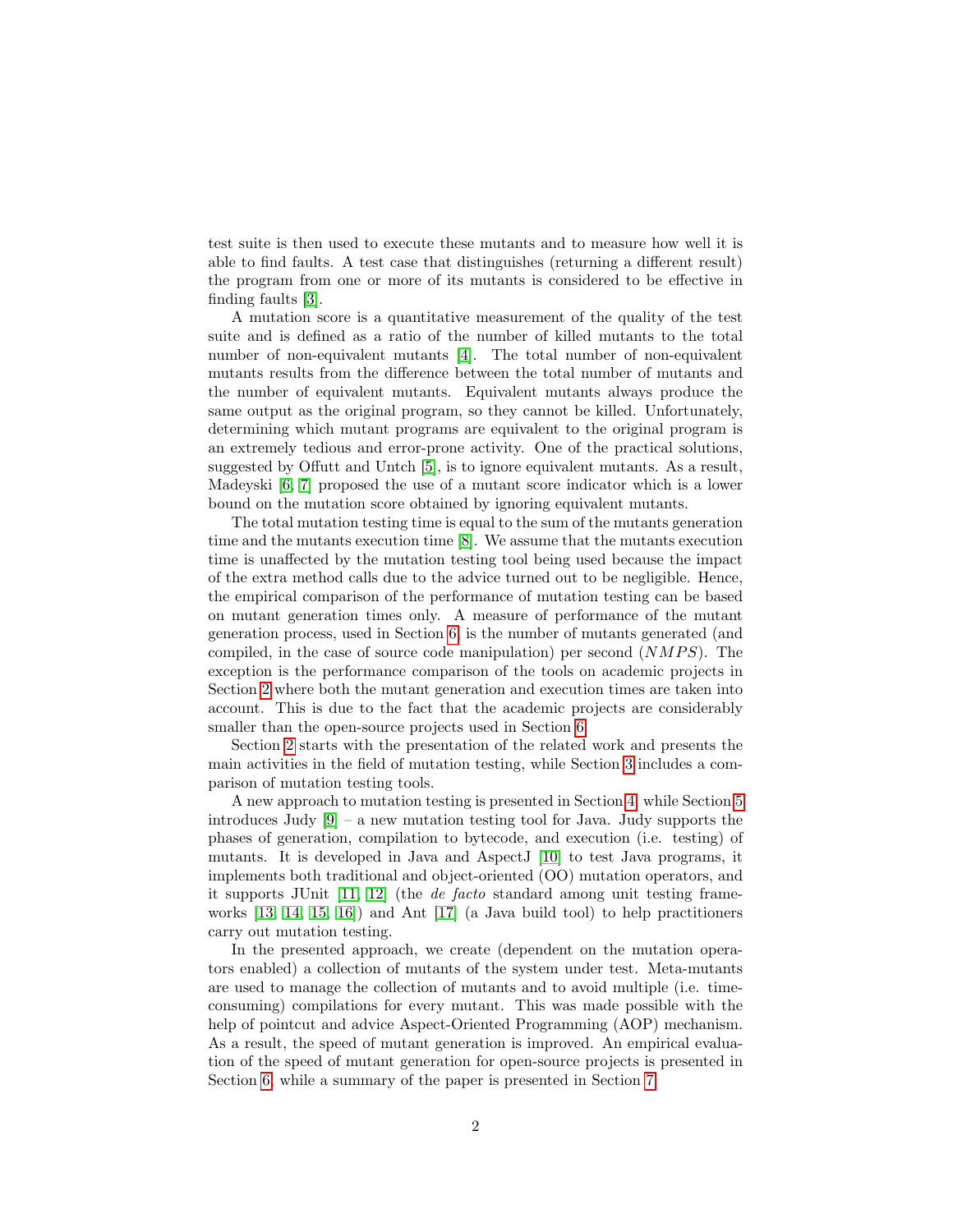## <span id="page-2-0"></span>2 Related work

Research in mutation testing has a rich history [\[5\]](#page-14-4) and focuses on four kinds of activities [\[18\]](#page-16-1): 1) defining mutation operators, 2) experimentation, 3) developing tools, 4) reducing the cost of mutation analysis. The first one involves defining new mutation operators for different languages and types of testing [\[3,](#page-14-2) [18,](#page-16-1) [19,](#page-16-2) [20,](#page-16-3) [21\]](#page-16-4).

The second research activity is experimentation with mutations [\[22,](#page-16-5) [23,](#page-16-6) [24\]](#page-16-7). Empirical studies have supported the effectiveness of mutation testing. Mutation testing has been found to be more powerful than statement and branch coverage [\[25\]](#page-17-0) and more effective in finding faults than data flow [\[26,](#page-17-1) [27\]](#page-17-2). Offutt et al. [\[22,](#page-16-5) [28\]](#page-17-3) and Wong and Mathur [\[29\]](#page-17-4) evaluated the idea of selective mutation which identifies the critical mutation operators that provide almost the same testing coverage as non-selective mutation. Using this approach considerably decreases the number of mutants generated and thus reduces computational cost. Offutt et al. [\[22\]](#page-16-5) suggested just five sufficient operators (ABS, AOR, LCR, ROR, UOI) for Fortran. Andrews et al. [\[23\]](#page-16-6) suggest that mutants can provide a good indication of the fault detection ability of a test suite. Andrews et al. [\[24\]](#page-16-7) used mutation analysis for the assessment and comparison of testing coverage criteria.

The third kind of activities in mutation testing research is developing mutation tools. Mothra [\[30\]](#page-17-5) and Proteum [\[31\]](#page-17-6) were developed for Fortran and C, respectively. Jester [\[32\]](#page-17-7), Jumble [\[33\]](#page-18-0), MuJava [\[8,](#page-15-1) [34,](#page-18-1) [35\]](#page-18-2), JavaMut [\[36\]](#page-18-3) and Response Injection (RI) [\[37\]](#page-18-4), as well as the tool presented in this paper, are dedicated to the Java language. A comparison of mutation testing tools for Java is presented in Section [3.](#page-3-0)

Last but not least in terms of research activities is investigating ways to reduce the cost of mutation analysis. The major cost of mutation analysis arises from the computational expense of generating and running large numbers of mutant programs. Mutation testing is a powerful but time-consuming technique which is impractical to use without a reliable, fast and automated tool that generates mutants, runs the mutants against a suite of tests, and reports the mutation score of the test suite. The approaches to reduce this computational expense of generating and running large numbers of mutant programs usually follow one of three strategies [\[5\]](#page-14-4): 1) "do fewer": seek ways of running fewer mutant programs with minimal information loss, 2) "do smarter": seek to distribute the computational expense over several machines or to avoid complete execution, 3) "do faster": focus on the ways of generating or running each mutant program as fast as possible. Offutt et al. [\[34\]](#page-18-1) have implemented three versions of MuJava using different implementation techniques: source code modification, bytecode modification (i.e. instrumentation of the bytecode of compiled Java programs), and mutant schema (i.e. encoding all mutants for a program into one "meta-mutant" program, which is subsequently compiled and run at speeds considerably higher than achieved by interpretive systems [\[38\]](#page-18-5)). Bogacki and Walter's [\[37\]](#page-18-4) approach, as well as the approach presented in this paper, both fall into this last category of research activities.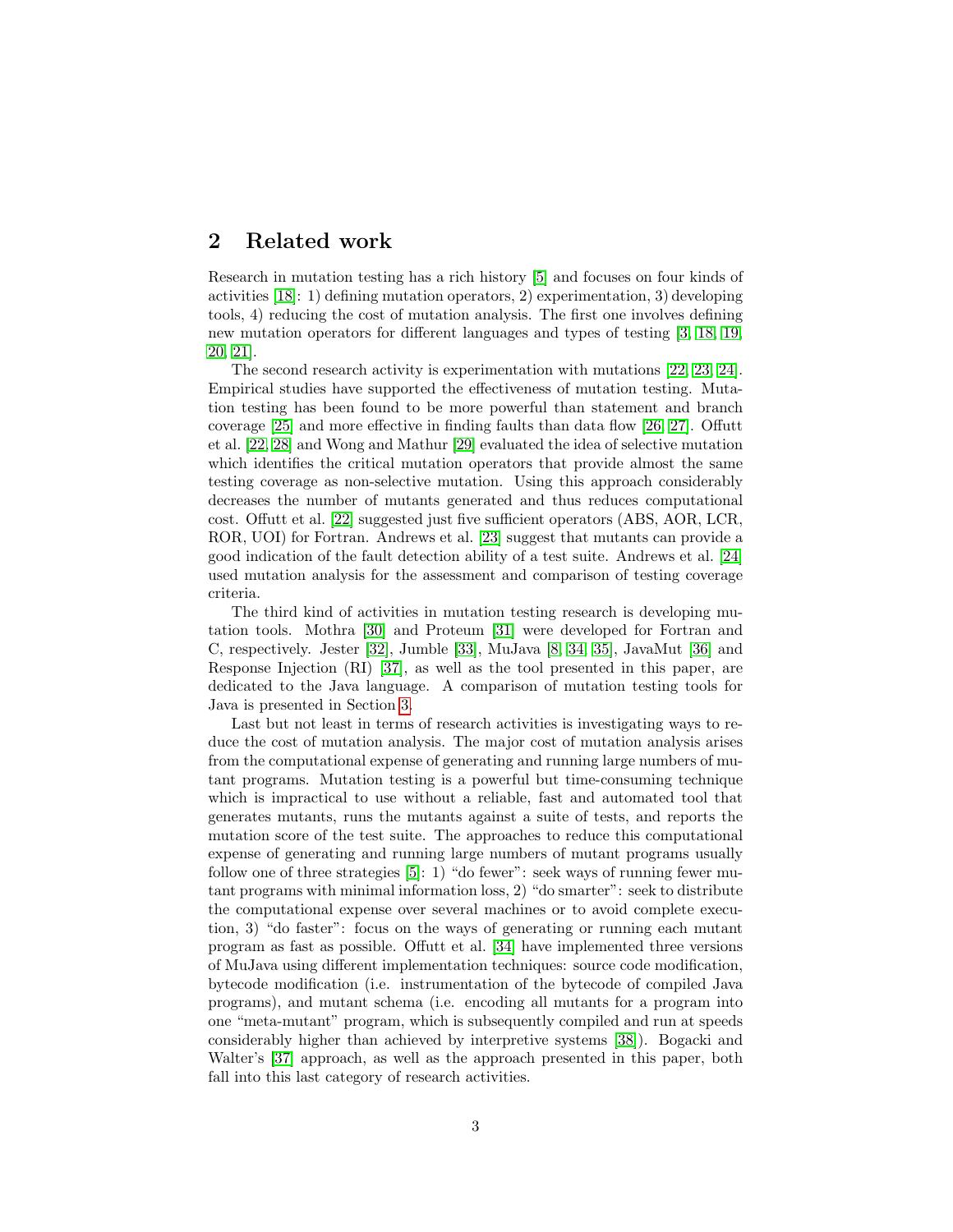# <span id="page-3-0"></span>3 Comparison of existing tools

An important characteristic of mutation testing tools are the mutation operators supported by a tool. Two types of mutation operators for object-oriented (OO) languages can be distinguished, as suggested by Ma et al. [\[39\]](#page-18-6): (1) traditional mutation operators adapted from procedural languages and (2) OO (or class) mutation operators developed to handle specific features in OO programming.

Other essential characteristics of mutation testing tools are mutant generation methods (via bytecode or source code modification) and speedup techniques (e.g., mutant schemata generation (MSG)) [\[38\]](#page-18-5). The MSG method is used to generate one "meta-mutant" program at the source level that incorporates many mutants [\[8\]](#page-15-1).

A comparison of the facilities offered by Java mutation testing tools is provided in Table [1](#page-3-1) along with some of their advantages and disadvantages.

| MuJava                | Jester       | Jumble            | RI                       | Judy                       |
|-----------------------|--------------|-------------------|--------------------------|----------------------------|
| [8, 34, 35]           | [32]         | [33]              | [37]                     |                            |
| $_{\rm Yes}$          | No           | $\mathrm{No}^{1}$ |                          | Yes                        |
|                       |              |                   |                          |                            |
|                       |              |                   |                          |                            |
| Yes                   | No           | No                | No                       | Yes <sup>3</sup>           |
| bytecode <sup>4</sup> | source code  | bytecode          | $\overline{\phantom{0}}$ | source code                |
| Yes <sup>5</sup>      | Yes          | Yes <sup>4</sup>  |                          | Yes                        |
|                       |              |                   |                          |                            |
| Yes <sup>4</sup>      | No           | No                | Yes <sup>6</sup>         | Yes                        |
| separate              | separate     | in-memory         |                          | grouped in                 |
| class files           | source files |                   |                          | source files               |
| No                    | Yes          | Yes               | Yes                      | $_{\rm Yes}$               |
| No                    | Yes          | Yes               |                          | Yes                        |
|                       |              |                   |                          |                            |
|                       |              |                   |                          | $\overline{\mathrm{No}^2}$ |

<span id="page-3-1"></span>Table 1: Comparison of mutation testing tools for Java

<sup>1</sup>The selective operators are not provided. They could be implemented, but not easily, by modifying the code of the tool.

 $2$ The RI prototype uses only simple mutation operators, i.e. changing primitive types and the objects of the String class.

<sup>3</sup>Only on the intra-method level.

<sup>4</sup>According to Offutt et al. [\[34\]](#page-18-1), three versions of MuJava have been implemented using different implementation techniques: source code modification, bytecode modification, and mutant schema. There were some problems with the two latter techniques [\[34\]](#page-18-1) but, finally, they were combined [\[8\]](#page-15-1). This means that some mutations are still done with source code analysis using the mutant schema.

<sup>5</sup>Although generation mechanisms based on bytecode transformation reduce the chance of creating non-executable mutants in comparison to the ones based on source code transformation, they do not ensure that all mutants created using this technique will execute (i.e. changing a visibility modifier from public to private (AMC mutation operator [\[41\]](#page-19-0)) for a method invoked externally in other project packages will create a non-executable mutant, but this can be done using bytecode transformation).

 $6$ Meta-mutant includes only mutants for a given method [\[37\]](#page-18-4).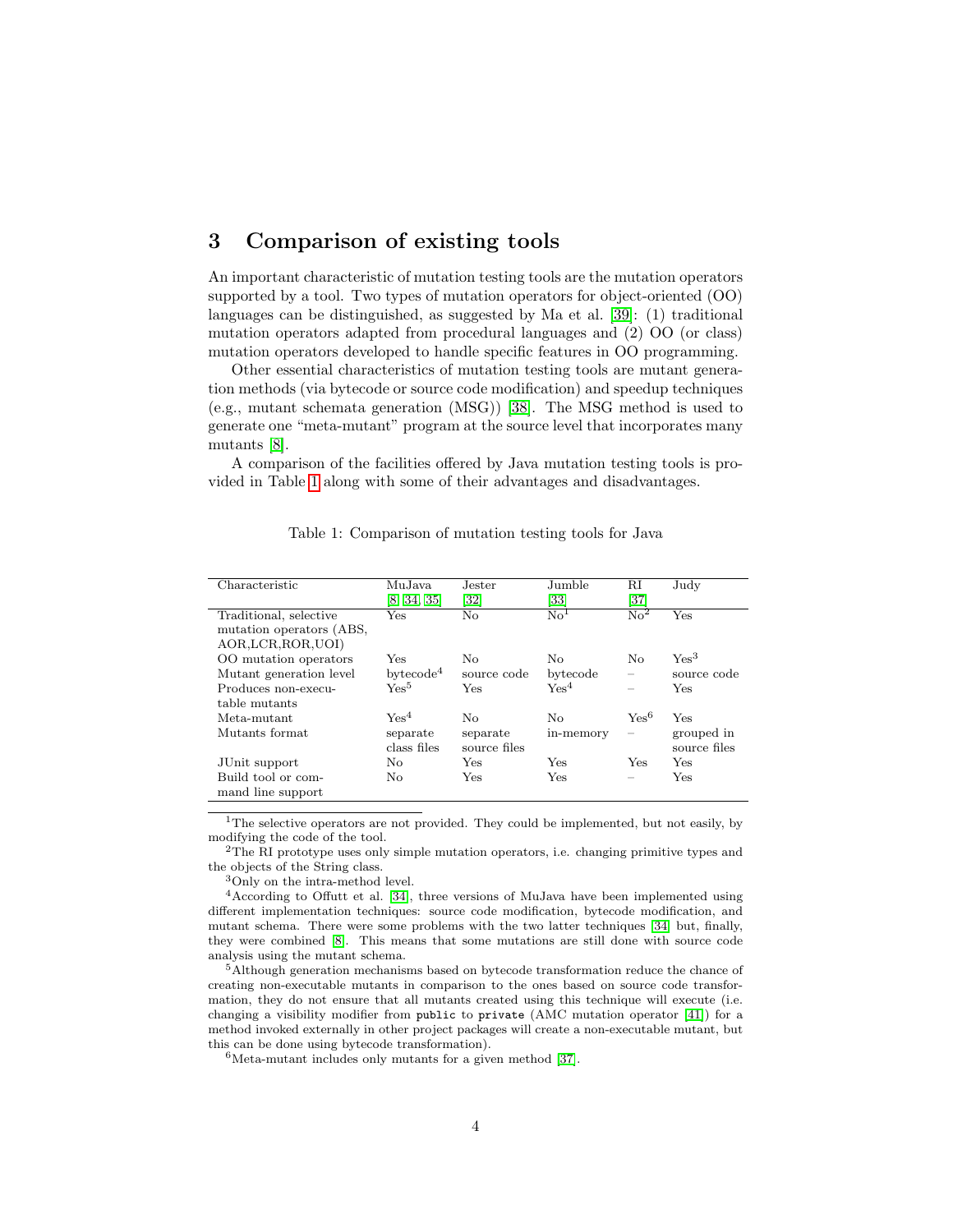#### 3.1 MuJava

According to Ma et al. [\[8\]](#page-15-1), JavaMut [\[36\]](#page-18-3) is not freely available for download, does not support the execution of mutants and separately compiles each mutated class (which is a very slow process). Therefore, MuJava started with Cheval-ley and Thévenod-Fosse's work [\[36\]](#page-18-3) with the goal of addressing the remaining problems [\[8\]](#page-15-1). As a result, MuJava can be seen as a successor of JavaMut and is included in the comparison presented in Table [1.](#page-3-1) MuJava [\[8,](#page-15-1) [34,](#page-18-1) [35\]](#page-18-2) offers a large set of both traditional and OO mutation operators dedicated to the Java language (a comprehensive description of the implemented mutation operators is presented in [\[40\]](#page-18-7) and [\[41\]](#page-19-0)). Moreover, it implements two advanced techniques, bytecode transformations and MSG, with the aim of reducing the mutant generation time. The MSG/bytecode translation method implemented in MuJava is reported to be about five times faster than the separate compilation approach [\[8\]](#page-15-1). MuJava, however, has some limitations that may prevent practitioners from using this tool in everyday development. For example, it does not provide a command line interface (which prevents running in batch mode) and does not work with JUnit. However, the recently released MuClipse plugin [\[42\]](#page-19-1), acting as a bridge between the MuJava mutation engine and the Eclipse IDE, seems to overcome this limitation. In fact, MuClipse exhibits some limitations concerning the automation of mutants generation. For example, it is not possible to adjust the test classes naming convention of MuClipse to the naming convention used by the system under test (SUT) or to test easily the whole project or a single package. Also there are limitations with the testing process (e.g., it is not possible to select more than one class simultaneously, and it is necessary to select additional tests for each class explicitly). As a result, mutation testing using MuClipse and MuJava is not easy to run in a production environment. Moreover, lack of integration with a build tool (Ant or Maven) is still an issue. In spite of those limitations, MuJava is worth detailed empirical comparison.

#### 3.2 Jester

Jester [\[32\]](#page-17-7) is a tool that was found to be useful (but too slow) by some practitioners (e.g., Fowler in an interview with Venners [\[43\]](#page-19-2)). However, Offutt argued that Jester turned out to be a very expensive way to apply branch testing, rather than mutation testing, owing to an oversimplified mechanism of mutants generation [\[44\]](#page-19-3). Actually, Jester offers a way to extend the default set of mutation operations, but problems concerning performance and reliability of the tool (see below), as well as a limited range of possible mutation operators (based only on string substitution) remain. Moreover, the mutation operators offered by Jester are not context-aware, and often lead to broken code. It is worth mentioning that Jester's approach is to generate, compile and run unit tests against a mutant. The process (shown in Figure [6\)](#page-25-0) repeats for every mutant of the SUT and, thus, is inefficient. Because of these major disadvantages, Jester was excluded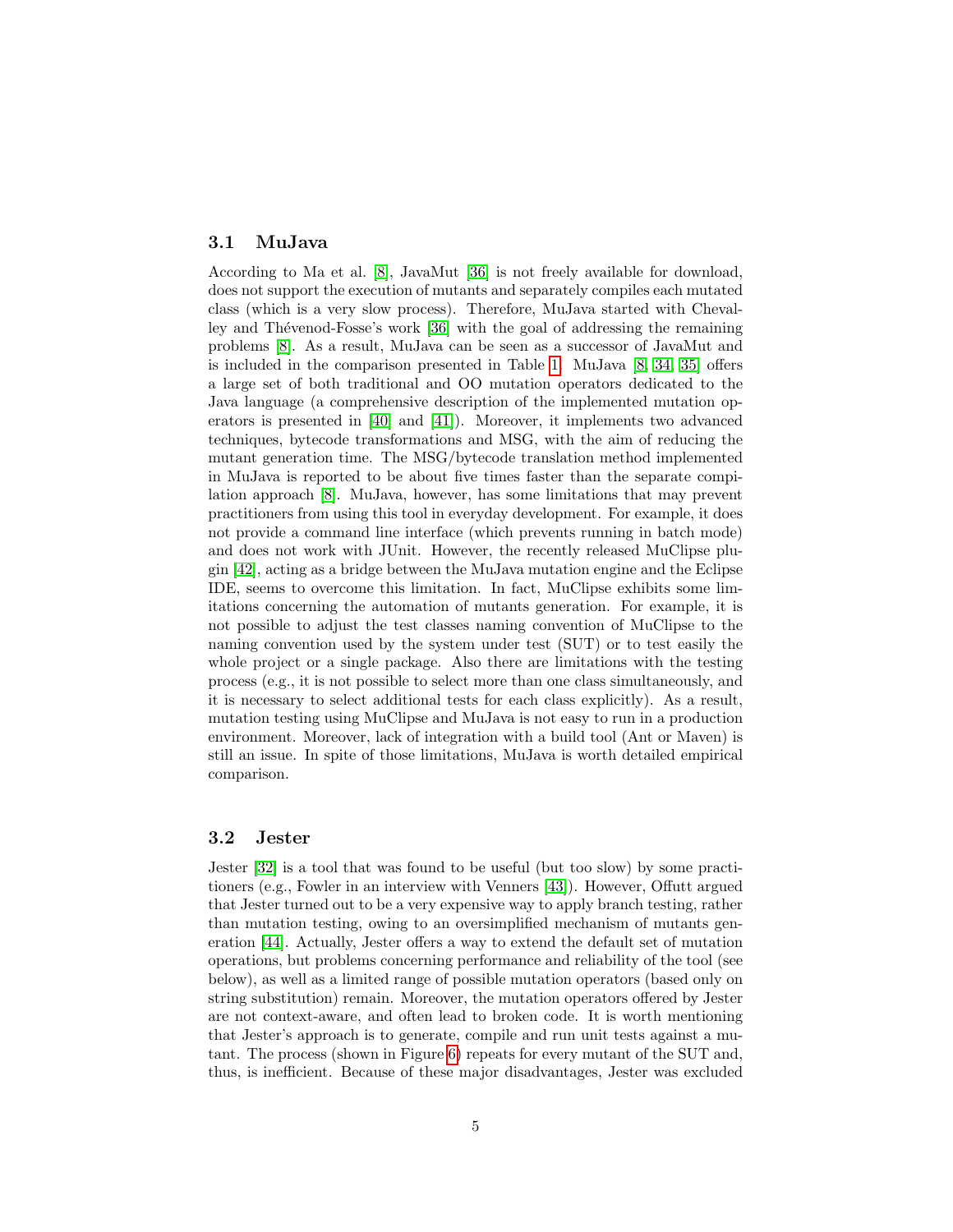from detailed empirical evaluation.

### 3.3 Jumble

Jumble operates directly at a bytecode level to speed up mutation testing, it supports JUnit and it has been deployed in an industrial setting [\[33\]](#page-18-0). It was therefore worthy of further investigation. Unfortunately, the limited set of mutation operators supported by Jumble required us to disable most of the Judy mutation operators to enable comparisons. The mutation operators supported by Jumble are, in fact, simplified versions of AOR, ASR, COR, LOR, ROR and SOR studied in [\[45\]](#page-19-4). They are simplified in such a way that only one of the mutations defined by the mutation operators is, in fact, applied (e.g.,  $\leftarrow$  is replaced by '+', and not by each of the other operators, i.e. '+', '\*', '/', and '%', as the AOR mutation operator assumes). Including Jumble in the empirical comparison of the tools would require a drastic reduction of the set of mutation operators, i.e. excluding OO mutation operators. Furthermore, Jumble does not support any means of adjusting the naming convention of unit tests. As different conventions are used in open-source projects, bringing Jumble in the comparison would require a huge amount of additional effort.

Judy has been compared to Jumble in a set of academic projects to answer the question whether mutation operators implemented in Judy and Jumble return similar results. It turned out that Pearson's correlation coefficient of the reported mutation score indicator results for Judy and Jumble is positive and very high,  $r = 0.89$ , while Cronbach's alpha coefficient, an indicator of internal consistency, is even higher (0.94). Hence, we may conclude that both tools are measuring the same underlying construct.

### 3.4 Response Injection (RI)

RI is a prototype that takes advantage of aspect-oriented mechanisms to generate mutants. It uses only simple mutation operators, i.e. changing primitive types and the objects of the String class. Unlike MuJava and Judy, the only mutation applied to objects is null value. Furthermore, it is not clear how RI would support the wide range of mutation operators designed for Java, as the mutation testing approach was simplified to check only the result of a method, exceptions thrown or changes to fields of a class. Another limitation is that the RI approach does not allow the testing of changes in objects passed via method parameters. The documentation, as well as the code of the prototype, is not available. Hence, RI is not included in further empirical comparison.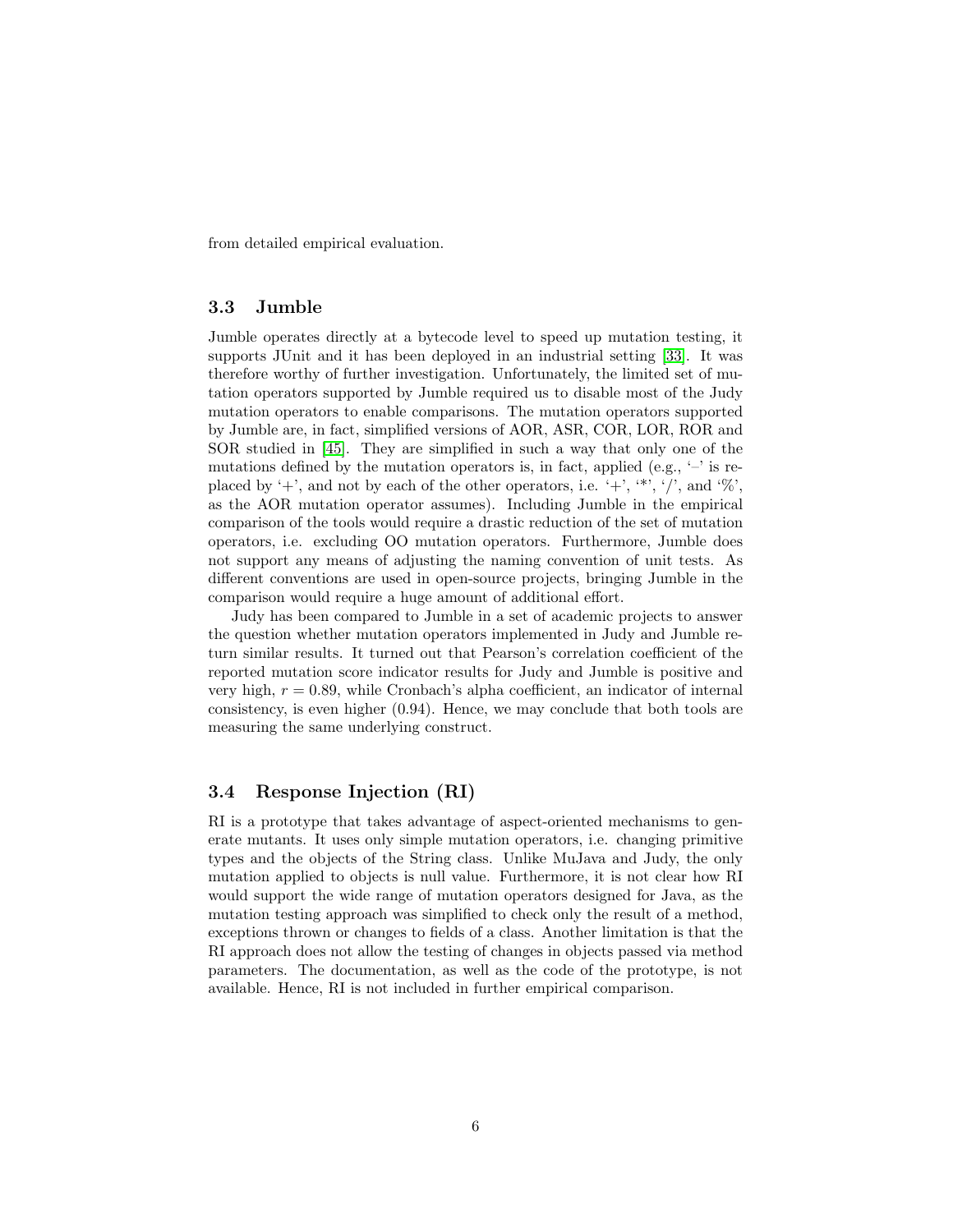#### 3.5 Summary

Judy will be described in detail in Sections [4](#page-6-0) and [5.](#page-8-0) The result of this short comparison shows that available mutation testing tools for Java have very different characteristics. On the basis of the characteristics presented in Table [1,](#page-3-1) MuJava seems to have several important advantages (meta-mutants and bytecode transformation) that can make the tool very efficient. Furthermore, MuJava is the only tool (except Judy) that supports OO mutation operators. The comparison of Judy and MuJava required the implementation of a dedicated MuJava client to automate both the mutant generation and compilation phases. As mentioned by the MuJava authors, the most serious barrier to the practical use of mutation testing is the unacceptable computational expense of generating vast numbers of mutants [\[5,](#page-14-4) [39\]](#page-18-6).

## <span id="page-6-0"></span>4 FAMTA Light – A new approach to mutation

### testing

FAMTA Light (fast aspect-oriented mutation testing algorithm) is a novel approach to mutation testing that was inspired by the need for an efficient and reliable mutation testing tool for use on real-world projects. This approach takes advantage of the pointcut and advice mechanism, which allows the definition of special points in the program flow (during method execution, constructor invocation and class field value change) – called pointcuts – and related methods – called advices – that can be invoked before, after or instead of a defined pointcut. The main strength of the mechanism is related to its support for regular expressions, what enables the definition of similar behaviour for specific types of event. This introduces very effective solutions to some commonly known programming issues, called "cross-cutting concerns", such as logging or transaction management – see [\[10,](#page-15-3) [46\]](#page-19-5) for more details.

A detailed analysis of Jester revealed that the most time-consuming part of the mutation testing process is the mutant compilation phase repeated for each mutant. Therefore we looked for a way to reduce the number of compilations and thus reduce the time spent in the compilation phase. The approach, called FAMTA Light, is presented in Figure [1,](#page-20-0) while the main phases of the algorithm are described in Sections [4.1,](#page-6-1) [4.2](#page-7-0) and [4.3.](#page-8-1)

#### <span id="page-6-1"></span>4.1 Mutant generation process

In comparison with existing mutation testing solutions, FAMTA Light introduces some important changes in the mutant generation process. The basic assumption is that, during the generation process, we aim to create, on the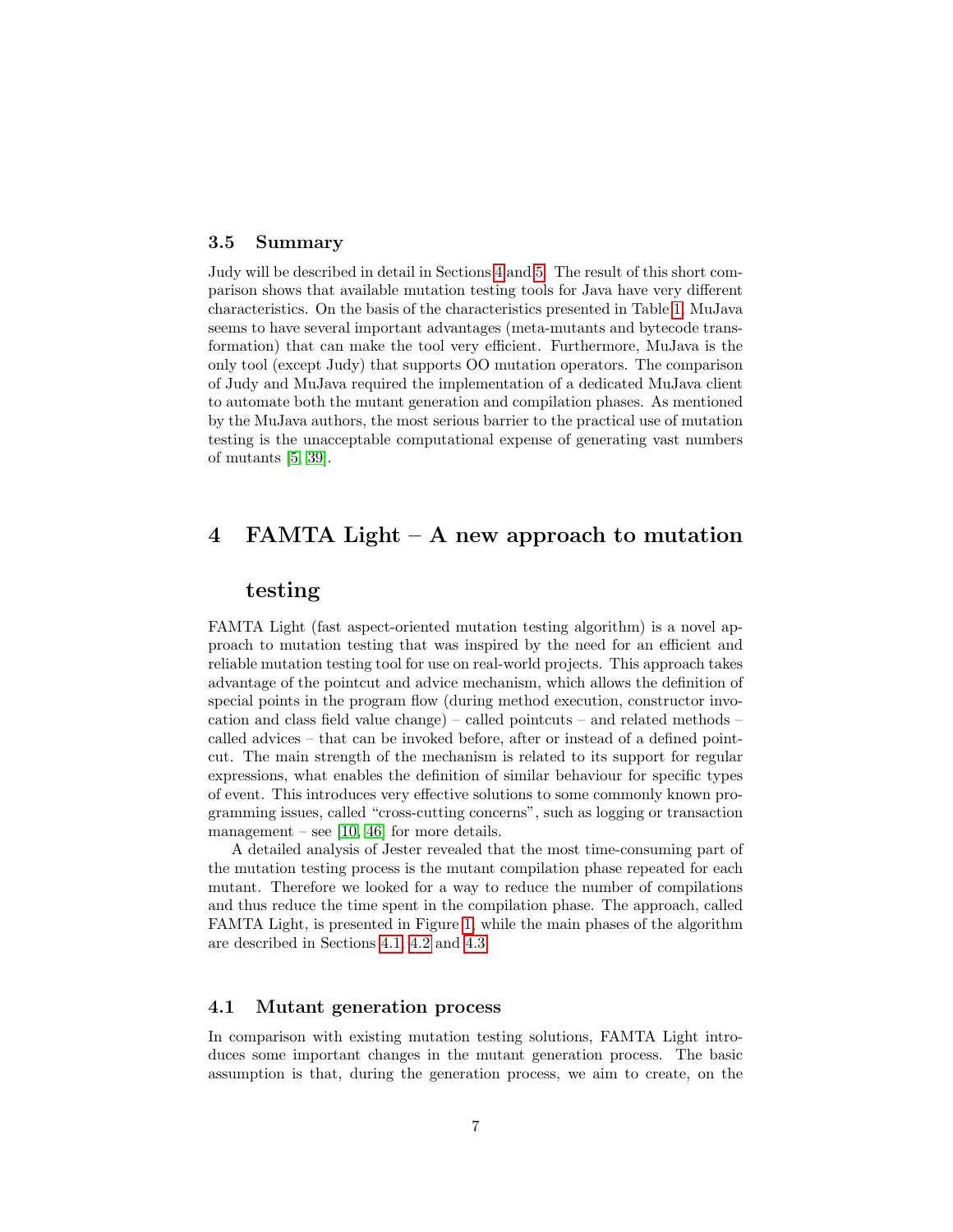basis of the enabled mutation operators, a collection of mutants of the SUT (in the form of additional methods placed in mutated classes) instead of a single mutant. Additionally, meta-mutants are generated to manage the collection and to avoid multiple compilations for every mutant.

The pointcut and advice mechanism is used in the meta-mutant generation process. In the FAMTA Light testing phase, every meta-mutant is responsible for managing the collection of mutants related to one of the classes of the tested system. It contains a set of class-related advices and pointcuts. Each advice is responsible for the execution of one method of the tested system class and is invoked instead of the method due to a defined pointcut. In the advice body a decision is made either to invoke the original method or one of its mutations. This limits the possible set of supported mutation operators to the intra-method ones, i.e. the mutated code remains within a single method body. In order to introduce the inter-method, intra-class and inter-class mutation operators, it is indispensable to employ a different mutants generation technique (e.g. bytecode modifications).

The use of meta-mutants makes it possible to perform mutant generation by changing the source code of the SUT. However, instead of a single mutant, a collection of mutants is generated. The mutations are generated in the form of mutant methods, being modifications of the original methods. The generation process defined in this way enables meta-mutants to dynamically invoke the mutant methods instead of the original ones, and the behaviour depends on the internal state of the mutation tester. The mutation tester state is represented by the value of a static counter field and handled by a switch instruction of a meta-mutant aspect.

We explain the presented approach with an example using Java and AspectJ syntax  $[10]$  (see Figure [2\)](#page-21-0). The example consists of a single class Class A, with a single method isEven, that is responsible for checking whether the number passed as a parameter is even. For the class ClassA, mutations of the original isEven method are generated in such a way that they extend the original class with new methods isEven mutation0 and isEven mutation1 as shown in Figure [3.](#page-22-0) Also generated is the meta-mutant aspect (see ClassAAspect in Figure [4\)](#page-23-0), which is used to manage the mutants collection.

### <span id="page-7-0"></span>4.2 Mutant compilation process

The generation process presented in Section [4.1](#page-6-1) provides the single mutant compilation solution, where mutants already created during the generation process are compiled at the same time and there is no need to repeat the compilation for every generated mutant. In consequence, a huge speedup during the mutant compilation phase is observed, which influences the overall mutation testing time. A detailed empirical evaluation of Judy is given in Section [6.](#page-10-0)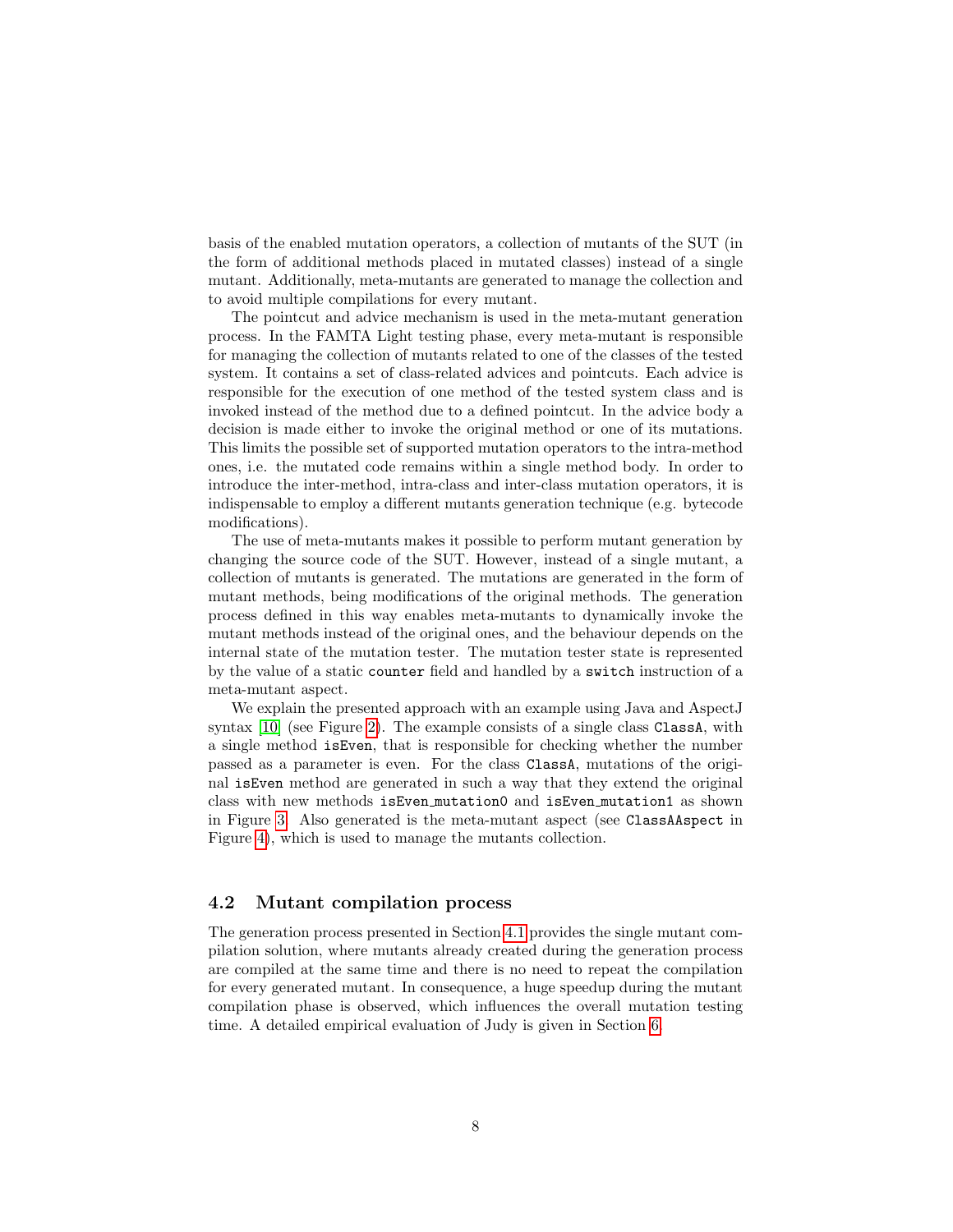### <span id="page-8-1"></span>4.3 Mutants testing process

The FAMTA Light mutants testing process is the phase during which all the created and compiled mutants are tested. It is the key phase of the mutation testing process during which, for each tested class, the test suite is run against the dynamically activated mutants. A pseudo-code description of the mutants testing phase is given in Figure [5.](#page-24-0)

Mutants are activated for the tested class on the basis of internal mutation tester state (the value of the counter attribute of the meta-mutant aspect – see Figure [4\)](#page-23-0). The counter attribute is modified at the end of each mutant test in order to activate the next mutant. The testing process ends when all tested system mutants have been activated.

It is worth mentioning that in the FAMTA Light algorithm, every new mutant is an additional, modified copy of a mutated method, not a whole system or class. Therefore, the algorithm copes quite well when the number of packages, classes, methods and mutation operators is large.

## <span id="page-8-0"></span>5 Judy

Judy is an implementation of the FAMTA Light approach developed in Java with AspectJ extensions. The core features of Judy are high mutation testing process performance (see Section [6\)](#page-10-0), advanced mutant generation mechanism (Judy supports 16 predefined mutation operators presented in Table [2\)](#page-9-0), integration with professional development environment tools, full automation of mutation testing process (which makes the tool useful in automated build environments common in industrial and open-source projects) and support for the latest version of Java (supported Java versions are: 1.3, 1.4, 5.0, 6.0), enabling it to run mutation testing against the most recent Java software systems or components.

Judy, like MuJava, supports traditional mutation operators (ABS, AOR, LCR, ROR and UOI). These were initially defined for procedural programs and have been identified by Offutt et al. [\[22\]](#page-16-5) as selective mutation operators. These operators are to minimize the number of mutation operators, whilst maximizing testing strength. The latter was measured by Offutt and Lee [\[22\]](#page-16-5) by computing the nonselective mutation scores of the test sets that were 100% adequate for selective mutation. Other mutation operators dedicated to the Java language and supported by Judy are UOD, SOR, LOR, COR, and ASR (see Ammann and Offut [\[45\]](#page-19-4)), along with the aforementioned selective operators. Judy supports the EOA and EOC mutation operators proposed by Ma et al. [\[3\]](#page-14-2) that can model object-oriented (OO) faults, which are difficult to detect [\[39\]](#page-18-6).

EAM, EMM, JTD and JTI mutation operators [\[3\]](#page-14-2) were added, because there was no reason to exclude them and there is still no standarized set of selective mutation operators for class mutation operators [\[39\]](#page-18-6). Judy can be extended to support more mutation operators.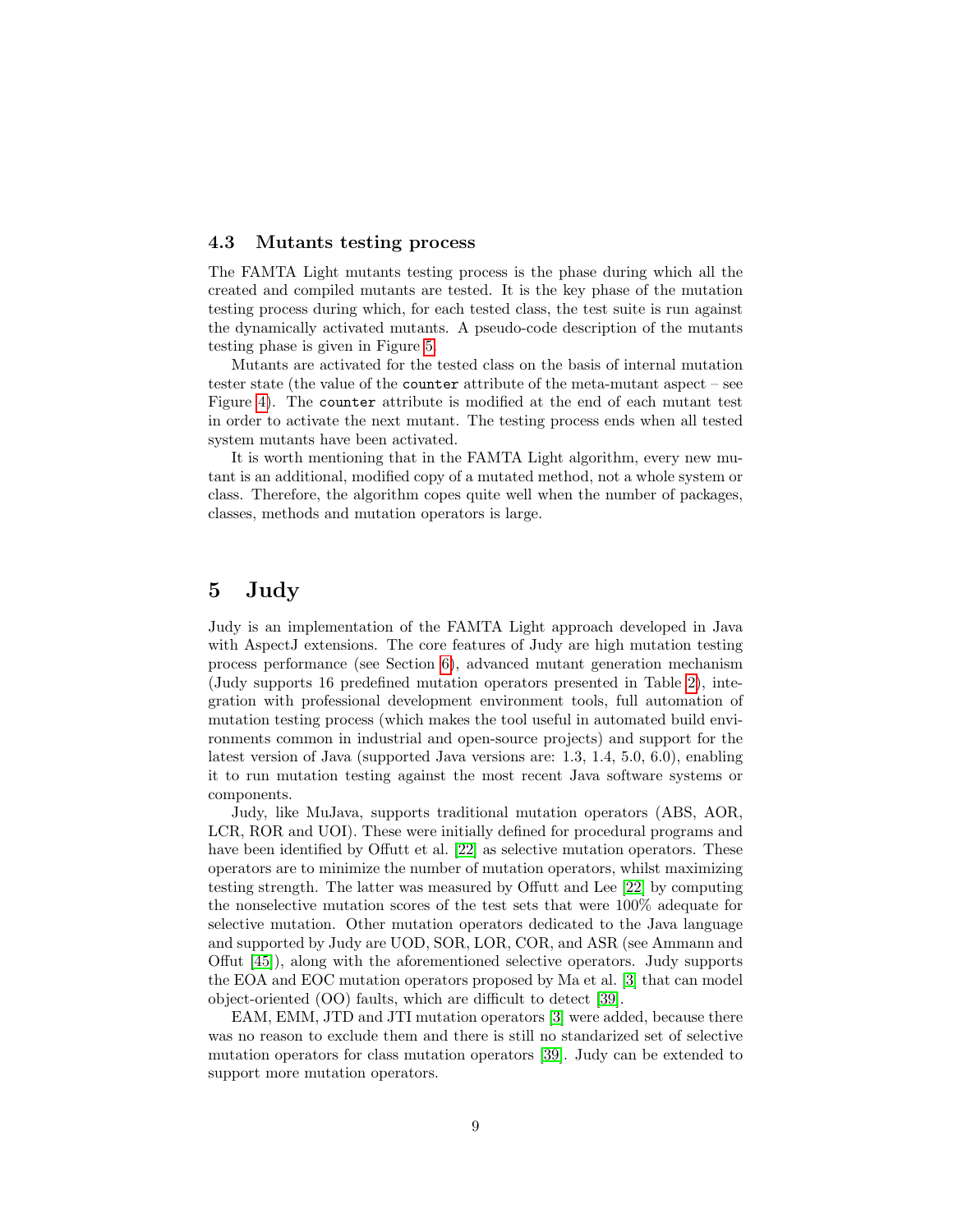| Abbre-     | Description                      | Example mutation                                | Refe-                                                                                                                                                                            |
|------------|----------------------------------|-------------------------------------------------|----------------------------------------------------------------------------------------------------------------------------------------------------------------------------------|
| viation    |                                  |                                                 | rence                                                                                                                                                                            |
| ABS        | Absolute value insertion         | $x = 2 * a$ ; $\rightarrow x = 2 * abs(a)$ ;    | $\left[ 21\right]$                                                                                                                                                               |
| AOR        | Arithmetic operator replacement  | $x = a + b$ ; $\rightarrow x = a * b$ ;         | $\left[ 21\right]$                                                                                                                                                               |
| LCR        | Logical connector replacement    | $x = a\&\&b \rightarrow x = a  b$               | [21]                                                                                                                                                                             |
| <b>ROR</b> | Relational operator replacement  | $if(a > b) \rightarrow if(a < b)$               | $\left[ 21\right]$                                                                                                                                                               |
| UOI        | Unary operator insertion         | $x = 2*a$ ; $\rightarrow x = 2 * -a$ ;          | $\left[ 21\right]$                                                                                                                                                               |
| <b>UOD</b> | Unary operator deletion          | $if(a < -b) \rightarrow if(a < b)$              | [45]                                                                                                                                                                             |
| <b>SOR</b> | Shift operator replacement       | $x = a \ll b$ ; $\rightarrow x = a \gg b$ ;     | [45]                                                                                                                                                                             |
| LOR        | Logical operator replacement     | $x = a \& b; \rightarrow x = a   b;$            | [45]                                                                                                                                                                             |
| COR        | Conditional operator replacement | $if(a\&\&b) \rightarrow if(a\&b)$               | [45]                                                                                                                                                                             |
| ASR        | Assignment operator replacement  | $x+=2; \rightarrow x-=2;$                       | [45]                                                                                                                                                                             |
| EOA        | Reference assignment and content | <i>List</i> $l1, l2; l1 = new List();$          | $\left[ 3\right]$                                                                                                                                                                |
|            | assignment replacement           | $l1 = l2 \Rightarrow l1 = l2.close()$           |                                                                                                                                                                                  |
| EOC        | Reference comparison and content | Integer $a = new Integer(1);$                   | $[3]$                                                                                                                                                                            |
|            | comparison replacement           | $Integer b = new Integer(1);$                   |                                                                                                                                                                                  |
|            |                                  | boolean $x = (a == b)$ ; $\rightarrow$          |                                                                                                                                                                                  |
|            |                                  | boolean $x = (a.equals(b));$                    |                                                                                                                                                                                  |
| JTD        | this keyword deletion            | this. $r = r$ ; $\rightarrow r = r$             | $\left[ 3\right]$                                                                                                                                                                |
| JTI        | this keyword insertion           | $this.r = r \rightarrow this.r = this.r$        |                                                                                                                                                                                  |
| EAM        | Accessor method change           | $circle.getX()$ ; $\rightarrow circle.getY()$ ; | $[3] % \includegraphics[width=1\textwidth]{images/Traj_2.pdf} \caption{Schematic diagram of the top of the top of the top of the right.} \label{fig:Traj_2.pdf}$                 |
| EMM        | Modifier method change           | $circle.setX(1); \rightarrow circle.setY(1);$   | $[3] % \includegraphics[width=0.9\columnwidth]{figures/fig_1a} \caption{Schematic diagram of the top of the top of the top of the top of the top of the right.} \label{fig:1} %$ |

<span id="page-9-0"></span>Table 2: Mutation operators supported by Judy

### 5.1 Implementation issues

Unfortunately constraints imposed by the Java development environment meant that it was not possible to implement Judy (based on FAMTA Light approach) exactly as planned. The major reason for this was the size of the generated mutated classes which could run to tens of thousands of lines, causing severe performance and reliability issues in compilation (e.g. throwing OutOfMemoryError).

We therefore changed the initial FAMTA Light single iteration approach (generation, compilation, and then the testing phase) and introduced an iterative solution, which constrained the maximum number of mutations that could be applied to a single Java class within the single iteration  $(MAXMUT)$ . As a result, all of the mutants are generated but if the number of mutants exceeds MAXMUT they are generated in subsequent iterations (i.e. MAXMUT constraint applies only to a single iteration). The total number of iterations in the mutation testing process has changed to  $\left| \frac{NMUT}{MAXMUT} \right| + 1$ , where  $NMUT$  is the highest number of mutations generated for a single class among all the SUT classes. The configurable MAXMUT value can be adjusted in order to tune the mutation testing performance to the project characteristics. For most of the tested projects, the best performance was observed for the MAXMUT value between 50 and 100.

A second problem was related to the mass compilation of mutants where a compilation error caused by any of the generated mutants results in breaking all simultaneously compiled mutants. Therefore a compilation error handling mechanism was introduced. If a compilation error occurs then the mutant that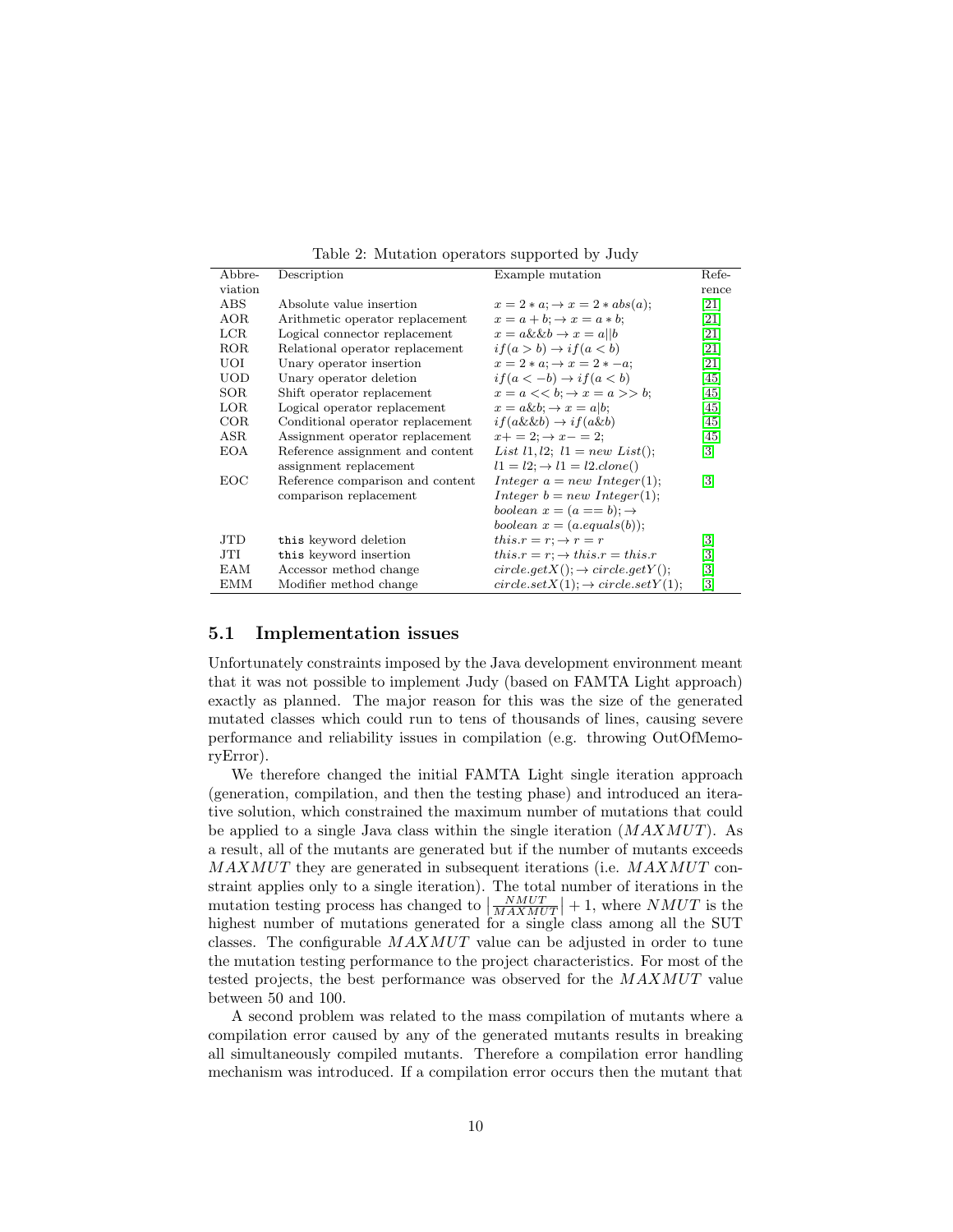caused the error is removed from the mutant set which, in a further attempt, gets recompiled.

Disappointingly, this resulted in repeated compilations that had a negative impact on the overall mutation testing performance. To minimize this impact, the mutant generation mechanism was supplemented by dedicated syntactic and semantic rules to help to identify valid mutants. These rules were derived from the analysis of a large set of cases which led to compilation errors during the testing of open-source projects (i.e. ASF projects, Hibernate, Eclipse). Their introduction significantly reduced the influence of repeated compilations on the overall Judy performance.

## <span id="page-10-0"></span>6 Empirical evaluation on open-source projects

The aim of this section is to evaluate the performance of Judy. As mentioned in Section [1,](#page-0-0) performance of the mutant generation process is defined as the number of mutants generated per second. Since MuJava implements a large set of mutation operators as well as complex solutions (MSG, bytecode modification) to increase the overall mutation testing process performance [\[8,](#page-15-1) [35\]](#page-18-2), we will use it for evaluating tools. In order to increase the validity of the empirical evaluation, real-world open-source Java projects from the Apache Software Foundation (ASF) are used.

Because of the limitations of MuJava mentioned in Section [3,](#page-3-0) we must restrict our comparison of MuJava and Judy to the generation and compilation phases. Furthermore, it is difficult to separate both phases as MuJava operates on bytecode transformations. Our approach is justified in the case of both tools, as these phases lead to the generation of the set of already compiled mutants. Also, the overall time of the testing phase should be similar, as it mainly depends on the test suite execution time.

### <span id="page-10-1"></span>6.1 Experiment description

The following definition determines the foundation for the empirical study [\[47\]](#page-19-6): Object of study: The objects of study are mutation testing tools.

Purpose: The purpose is to evaluate the impact of the selected mutation testing tool (MuJava or Judy) on the mutation testing process conducted on software development products.

Quality focus: The performance of the mutant generation process, measured by the number of executable mutants generated per second.

Perspective: The perspective is from the researcher's point of view.

Context: The study is run on 24 real-world open-source software products selected at random from the Apache Software Foundation's projects written in Java which commonly take advantage of JUnit tests.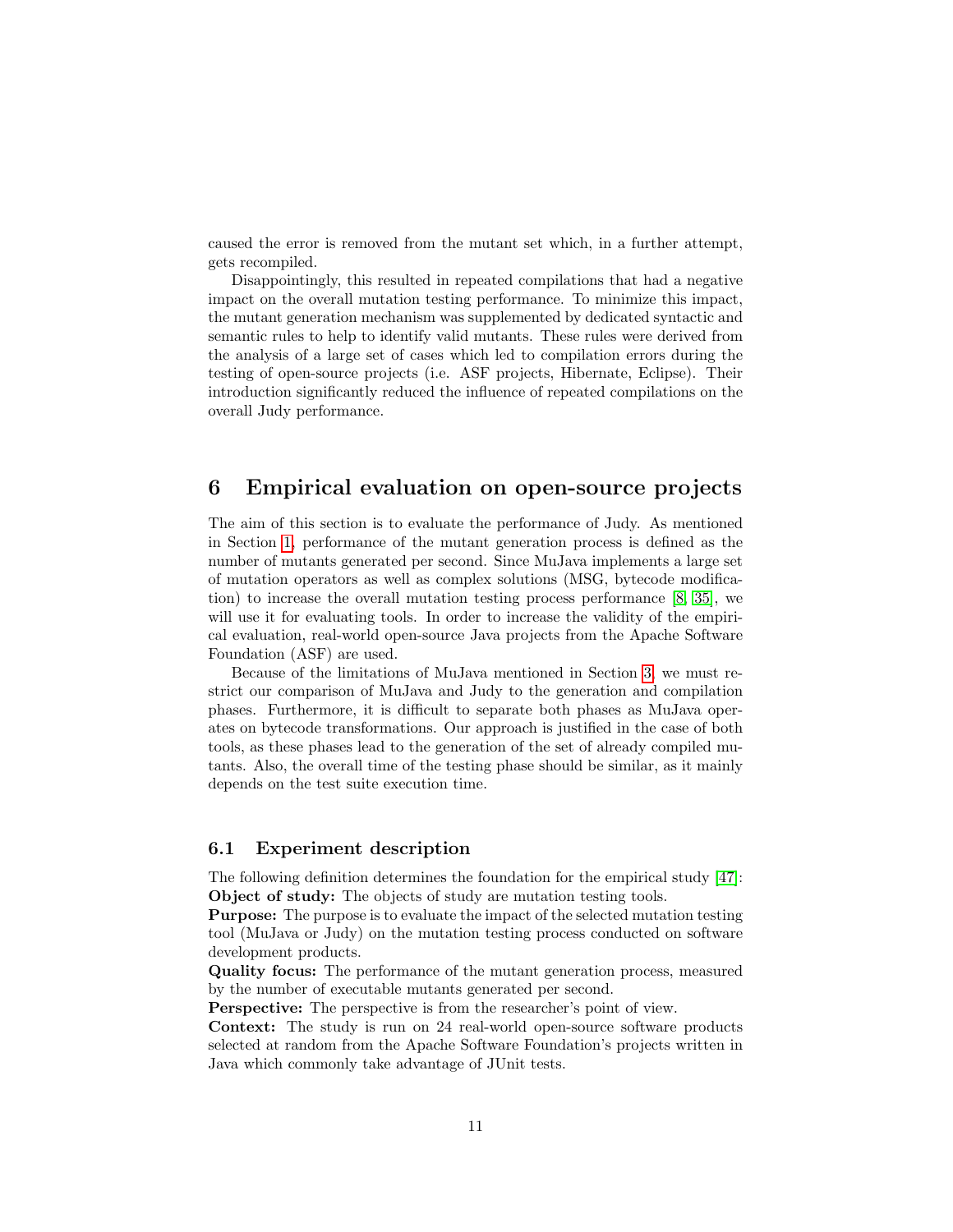The independent variable is the mutation testing tool for Java – MuJava or Judy. The dependent (response) variable is the number of mutants generated per second  $(NMPS)$ . In order to measure the mutants generation time for MuJava, we implemented a dedicated MuJava to automate the mutant generation and compilation phases for MuJava. The experiment was conducted on the same set of mutation operators (AOR, ROR, COR, SOR, LOR, EOA, EOC, EAM and EMM). The following null hypothesis is to be tested:  $H_0$  NMPS, MuJava/Judy – there is no difference in the number of mutants generated per second between MuJava and Judy. The ability to generalize from the context of the experiment is further elaborated when discussing threats to the validity of the study.

The design of the study is one factor (the mutation testing tool), with two treatments (MuJava and Judy). The design resulted in a balanced design, i.e. design in which all treatments have equal sample size  $-24$  open-source products.

#### 6.2 Analysis of the experiment

The experimental data, presented in Table [3,](#page-12-0) were analysed with descriptive analysis and statistical tests. Descriptive statistics for  $NMPS$  are shown in Table [4.](#page-13-1) The box plot in Figure [7](#page-26-0) presents the shape of the distribution of the results. Although visual inspection of the Figure [7](#page-26-0) suggests that there were in fact performance differences, with Judy performing better, statistical tests will be conducted to answer the question whether the impact of mutation testing tool on  $NMPS$  is significant, or not.

A common misconception is that a statistically significant result is always of practical significance, or demonstrates a large effect in the population. Given a sufficiently large sample, even small differences can be found to be statistically significant but the number of analysed open-source projects is not so large as to fall into that trap. Practical significance looks at whether the difference is large enough to be of value in a practical sense. Therefore, not only statistical significance, but also the effect size and the 95% confidence interval are reported. Unlike significance tests, effect size is independent of sample size and shows how much more effective the new tool is. The large effect size indicates that the difference between the tools is substantial and meaningful beyond simple statistical significance.

The exploratory analysis of the collected data has shown that the assumptions of the parametric tests are met. Therefore, the hypothesis from Section [6.1](#page-10-1) is evaluated by means of the dependent t-test. The t-test was conducted to evaluate the impact of the mutation testing tool on  $NMPS$ . The results  $(t(23) = -12.28, p < .0005)$  show that there is a statistically significant difference in NMPS between MuJava ( $M = 4.15$ ,  $SD = 1.42$ ) and Judy ( $M = 52.05$ ,  $SD = 19.69$ ). The effect size statistic  $d = (M_1 - M_2) / \sqrt{(SD_1^2 + SD_2^2)/2} = 3.43$ where  $M_i$  and  $SD_i$  are the mean and standard deviation for each treatment. This is considered to be a very large effect size. The mean difference (in  $NMPS$ ) between Judy and MuJava is −47.90 and the 95% confidence interval for the estimated mean difference is between −39.83 and −55.97.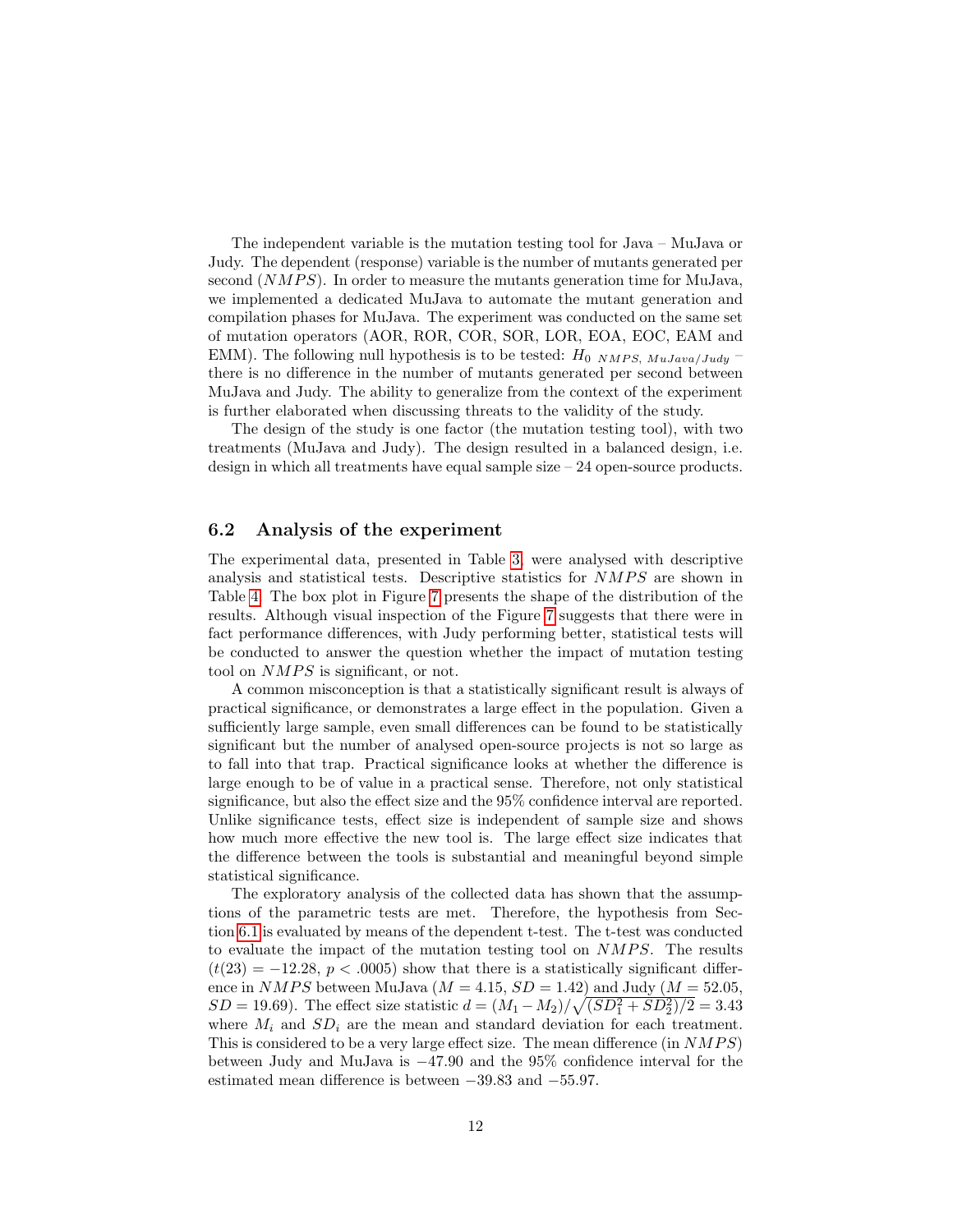| Project                            | $\scriptstyle NMPS$ |       | Lines   | Number of  | Branch       |
|------------------------------------|---------------------|-------|---------|------------|--------------|
|                                    | MuJava              | Judy  | of code | test cases | coverage     |
| Apache Jakarta Commons Beanutils   | 4.43                | 52.64 | 18244   | 424        | $50\%$       |
| Apache Jakarta Commons CLI         | 5.77                | 52.45 | 4121    | 108        | 69%          |
| Apache Jakarta Commons Chain       | 2.06                | 42.47 | 7753    | 116        | 55%          |
| Apache Jakarta Commons Codec       | 3.50                | 68.28 | 4699    | 189        | 83%          |
| Apache Jakarta Commons DBCP        | 2.49                | 72.00 | 11291   | 274        | 51\%         |
| Apache Jakarta Commons DbUtils     | 1.73                | 23.21 | 3221    | 82         | 57%          |
| Apache Jakarta Commons Digester    | 1.39                | 40.75 | 12885   | 159        | $35\%$       |
| Apache Jakarta Commons Discovery   | 3.20                | 30.29 | 5000    | 11         | 29%          |
| Apache Jakarta Commons Email       | 5.21                | 36.82 | 3177    | 75         | $35\%$       |
| Apache Jakarta Commons FileUpload  | 5.52                | 38.78 | 5300    | 31         | 72\%         |
| Apache Jakarta Commons IO          | 5.96                | 70.60 | 14326   | 477        | $19\%$       |
| Apache Jakarta Commons JXPath      | 4.43                | 53.99 | 28197   | 443        | 41\%         |
| Apache Jakarta Commons Lang        | 3.24                | 79.99 | 48290   | 1850       | $-1$         |
| Apache Jakarta Commons Launcher    | 3.18                | 31.39 | 3364    | $\theta$   | $0\%$        |
| Apache Jakarta Commons Logging     | 3.04                | 33.44 | 5997    | 109        | 27\%         |
| Apache Jakarta Commons Math        | 5.68                | 99.32 | 42212   | 1247       | 95%          |
| Apache Jakarta Commons Modeler     | 4.94                | 56.91 | 7981    | 7          | $0\%$        |
| Apache Jakarta Commons Transaction | 4.05                | 43.03 | 6622    | 59         | 57\%         |
| Apache Jakarta Commons Validator   | 5.46                | 82.33 | 9906    | 277        | 43%          |
| Apache Torque                      | 4.70                | 57.38 | 22577   | 51         | $9\%$        |
| Apache Velocity                    | 3.43                | 25.80 | 44037   | 129        | $28\%$       |
| Apache Velocity Tools              | 6.61                | 69.02 | 16593   | 21         | $-1$         |
| Apache XML Security Java           | 4.42                | 48.24 | 44304   | 373        | $-1$         |
| Apache XMLBeans                    | 5.16                | 40.00 | 84804   | 0          | $\mathbf{0}$ |

<span id="page-12-0"></span>Table 3: Number of mutants per second on open-source projects

<sup>1</sup>Branch coverage results were obtained using Cobertura 1.9. During testing of Apache Jakarta Commons Lang, Apache Velocity Tools and Apache XML Security, Java errors occurred and no results were returned.

### 6.3 Validity evaluation

When conducting the experiment, there is always a set of threats to the validity of the results [\[47\]](#page-19-6). Hence, the possible threats are enumerated.

Threats to the statistical conclusion validity are considered to be under control. Robust statistical techniques, tools (SPSS) and enough sample sizes to assure statistical power are used. Furthermore, calculating  $NMPS$  does not involve human judgement.

Regarding internal validity, the experiment was conducted on projects selected at random. However, it turned out that MuJava was not able to finish the analysis of some larger projects (e.g., Apache Xerces Java XML Parser) due to memory related issues (OutOfMemoryError).

Threats to the construct validity are considered not very harmful. Using a single type of measure carries a mono-method bias threat. The performance measure  $(NMPS)$  seems to be an accurate reflection of the performance concept. However, there is a threat of the experimenters' expectancies, since we are also the inventors of the presented approach and tool. Only an independent replication would remove this threat.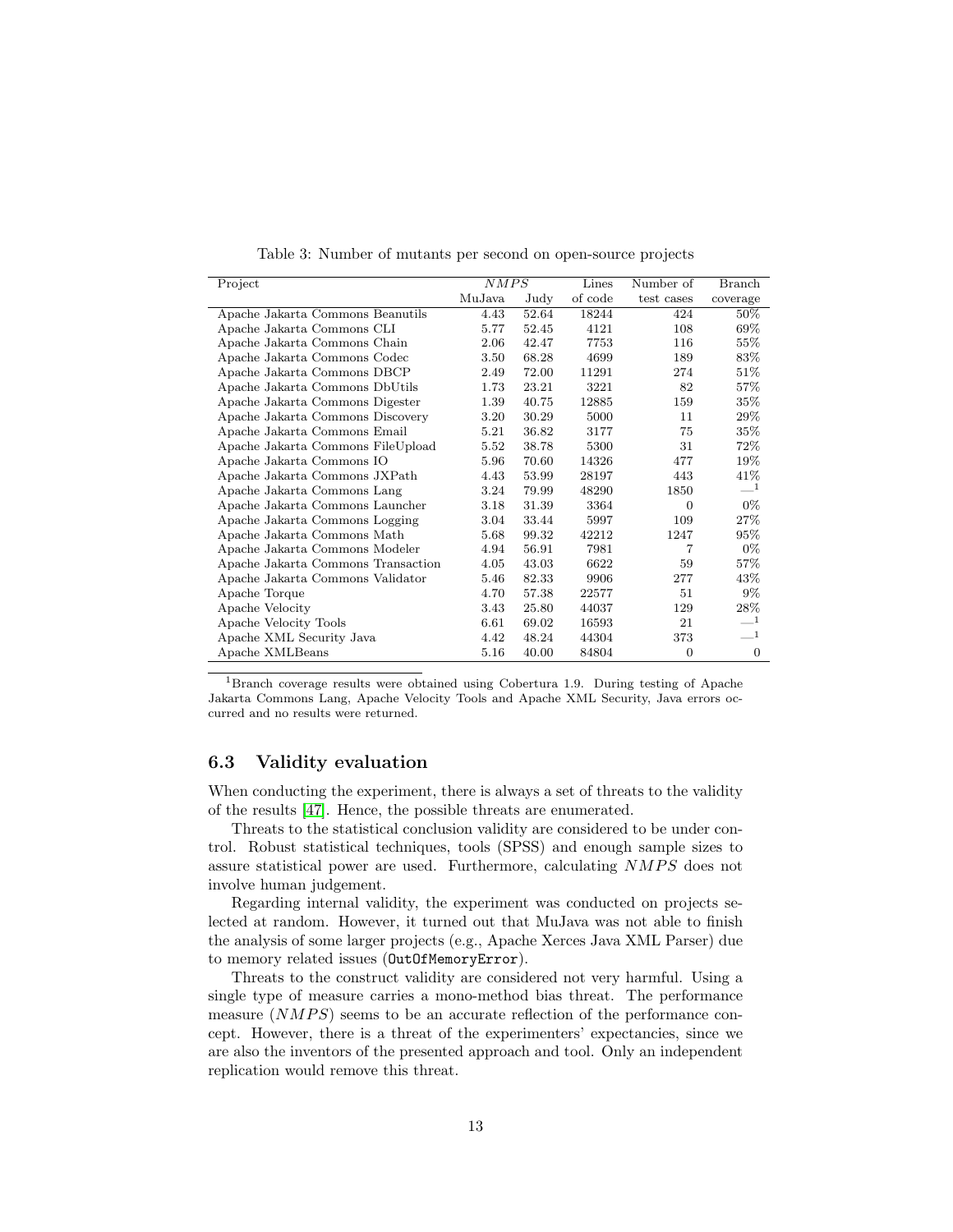Table 4: Descriptive statistics for the number of mutants per second  $(NMPS)$ 

<span id="page-13-1"></span>

| Measure             | Mutation     | Mean  | Max   | Median | Min   |
|---------------------|--------------|-------|-------|--------|-------|
|                     | testing tool | (M)   |       | (Mdn)  |       |
| Number of mutants   | MuJava       | 4.15  | 6.61  | 4.43   | 1.39  |
| per second $(NMPS)$ | Judy         | 52.05 | 99.32 | 50.35  | 23.21 |

The threat to external validity stems from the fact that the analysed projects were open-source projects, not industrial ones. However, nowadays, open-source projects are often used as the building blocks of industrial applications, in a wide range of application domains. In addition, open-source projects are often big and developed by large teams of professional developers around the world. Some indications of the similarities between open-source projects and industrial ones are also given by Rothfuss [\[48\]](#page-19-7). He pointed out several differences (concerning different resource needs, voluntary participation, high level of software reuse etc.) but these differences are not considered very harmful.

### <span id="page-13-0"></span>7 Summary

Mutation testing is not meant as a replacement for code coverage, but as a complementary approach that is useful in detecting those pieces of the code that are executed by running tests, but are not actually fully tested. It is not widely used in software engineering due to the limited performance of the existing tools [\[5,](#page-14-4) [18,](#page-16-1) [39\]](#page-18-6) and the lack of support for standard unit testing and build tools.

Our approach uses aspect-oriented mechanisms to increase the performance of the mutation testing process, while providing a framework that can be extended to support additional intra-method mutation operators. We have shown that, when applied to analysed projects, the new tool, Judy, outperforms Mu-Java. However, extending the range of mutation operators to inter-method, intra-class and inter-class operators would require combining meta-mutant and source code manipulation techniques implemented in Judy with other mechanisms, for example bytecode modification technique, as mentioned in Section [4.1.](#page-6-1) Therefore, the tool combining strengths of the aforementioned techniques and offering an even wider set of mutation operators is under active development.

The use of the FAMTA Light algorithm eliminates the huge overhead of repeated generation and compilation phases and, therefore, leads to a situation where total mutation testing time mainly depends on the execution time of the test suite. Further improvements in mutation testing performance may be made by decreasing the number of mutations (e.g., by means of selective mutations for Java) or the time of the test suite execution.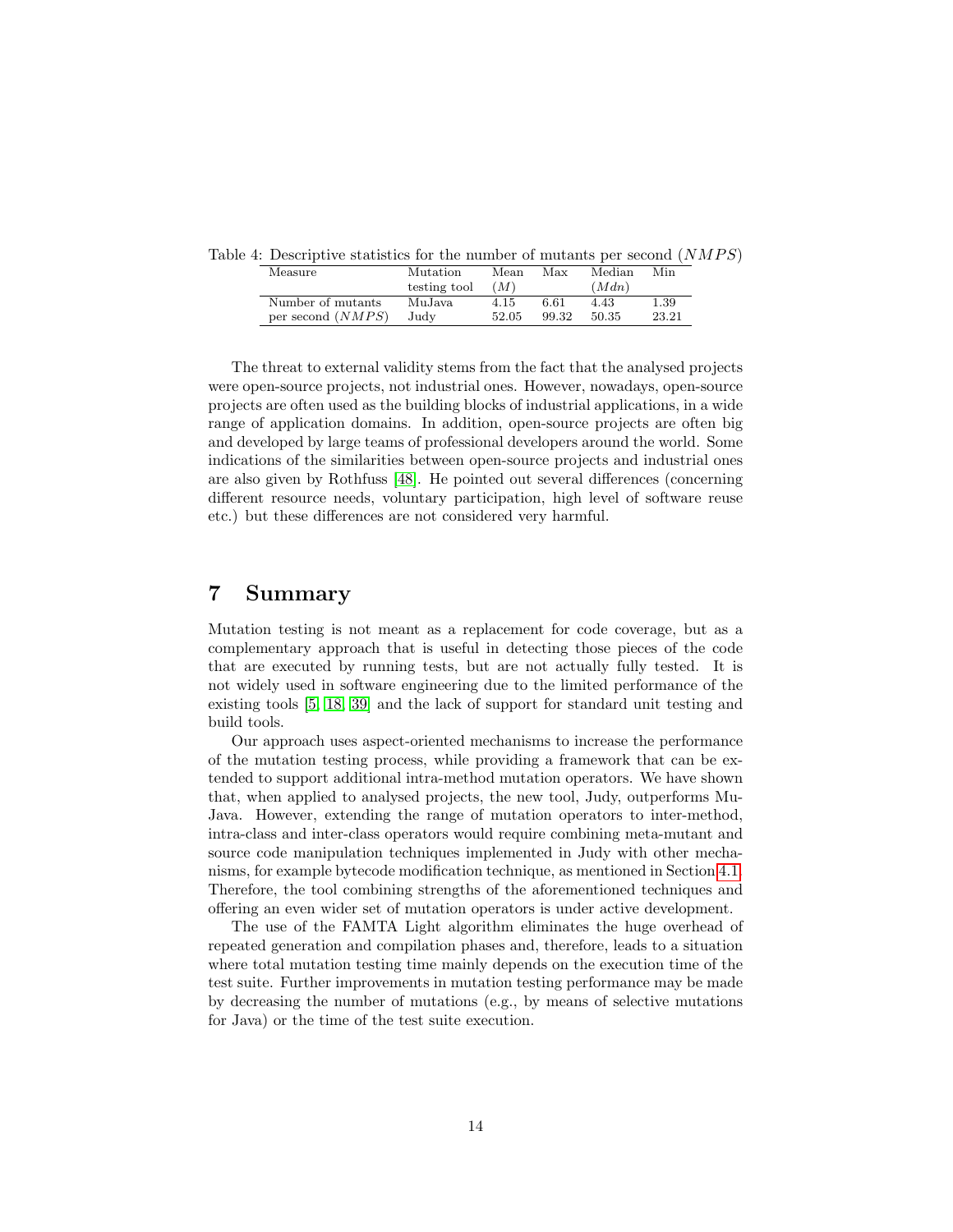# Acknowledgements

This work has been financially supported by the Ministry of Education and Science as a research grant 3 T11C 061 30. Judy is short for Judyta – the name of the youngest daughter of the first author.

## <span id="page-14-0"></span>References

- [1] DeMillo, R.A., Lipton, R.J., and Sayward, F.G.: 'Hints on Test Data Selection: Help for the Practicing Programmer', IEEE Computer, 1978, 11, (4), pp. 34–41
- <span id="page-14-1"></span>[2] Hamlet, R.G.: 'Testing Programs with the Aid of a Compiler', IEEE Trans.Softw. Eng. 1977, 3, (4), pp. 279–290
- <span id="page-14-2"></span>[3] Ma, Y.S., Kwon, Y.R., and Offutt, J.: 'Inter-Class Mutation Operators for Java'. Proc. 13th Int. Symposium Software Reliability Engineering, Washington, USA, November 2002, pp. 352–363
- <span id="page-14-3"></span>[4] Zhu, H., Hall, Patrick.A.V., and May, J.H.R.: 'Software Unit Test Coverage and Adequacy'. ACM Comput. Surv. 1997, 29, (4), pp. 366–427
- <span id="page-14-4"></span>[5] Offutt, A.J., and Untch, R.H.: 'Mutation 2000: Uniting the Orthogonal', in Wong, W. E. (Ed.): 'Mutation testing for the new century' (Kluwer Academic Publishers, 2001, 1st edn.), pp. 34–44
- <span id="page-14-5"></span>[6] Madeyski, L.: 'On the Effects of Pair Programming on Thoroughness and Fault-Finding Effectiveness of Unit Tests'. Proc. Int. Conf. Product Focused Software Process, Riga, Latvia, July 2007, pp. 207–221, http://dx.doi.org/10.1007/978-3- 540-73460-4 20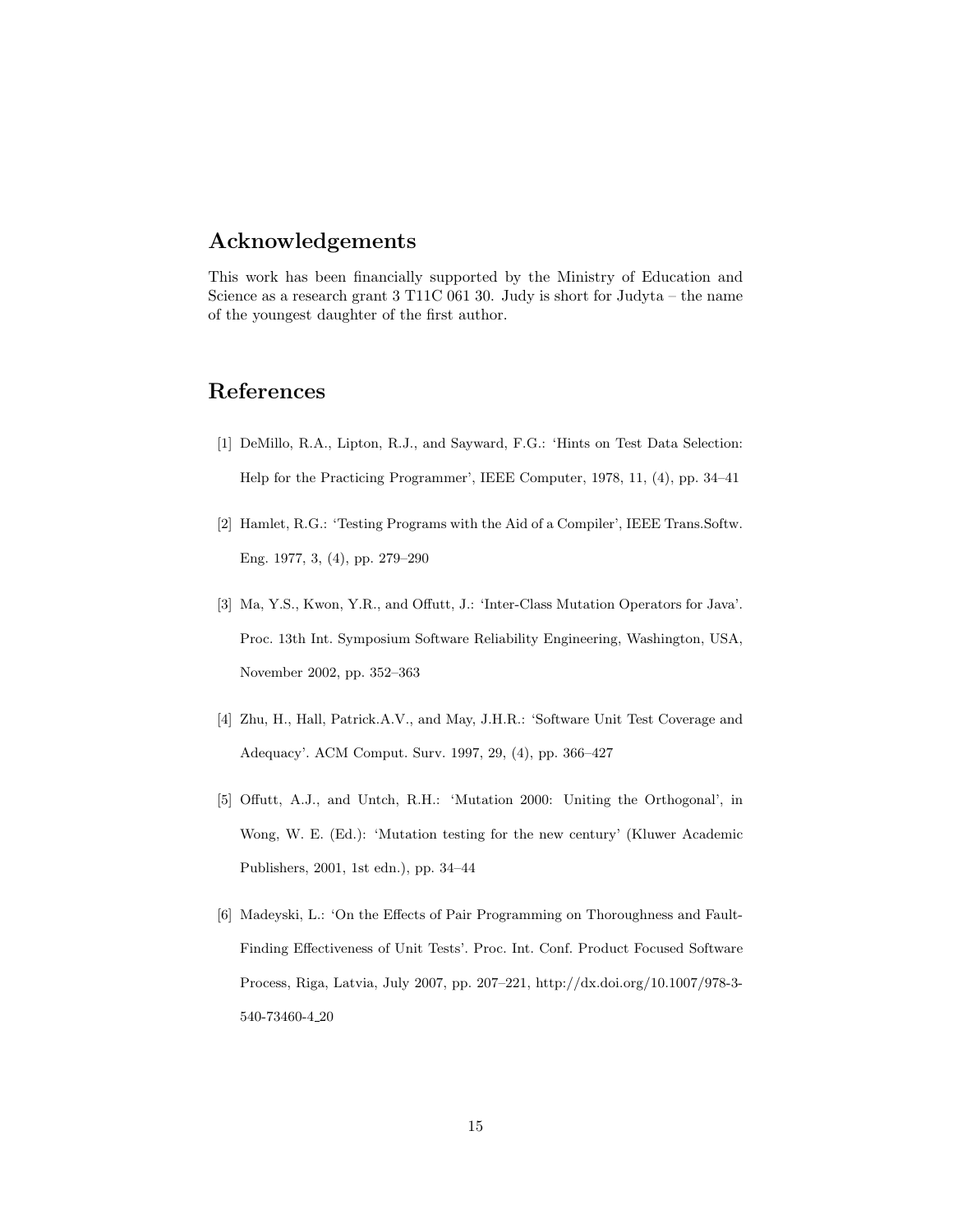- <span id="page-15-0"></span>[7] Madeyski, L.: 'The Impact of Pair Programming on Thoroughness and Fault Detection Effectiveness of Unit Tests Suites', Softw. Process Improve. Pract., 2008, 13, (3), pp.281–295, http://dx.doi.org/10.1002/spip.382
- <span id="page-15-1"></span>[8] Ma, Y., Offutt, J., Kwon, Y.R.: 'MuJava: an automated class mutation system', Softw Test Verif Rel, 2005, 15, (2), pp. 97-133
- <span id="page-15-2"></span>[9] Judy, http://www.e-informatyka.pl/sens/Wiki.jsp?page=Projects.Judy, accessed June 2007
- <span id="page-15-3"></span>[10] Laddad, R.: 'AspectJ in Action: Practical Aspect-Oriented Programming' (Manning Publications Co., 2003, 1st edn.)
- <span id="page-15-4"></span>[11] Massol, V., and Husted, T.: 'JUnit in Action' (Manning Publications Co., 2003, 1st edn.)
- <span id="page-15-6"></span><span id="page-15-5"></span>[12] Rainsberger, J. B.: 'JUnit Recipes' (Manning Publications Co., 2004, 1st edn.)
- [13] Gaelli, M., Wamper, R., Nierstrasz, O.: 'Composing Tests from Examples', J Object Tech., 2007, 6, (9), pp. 71–86
- <span id="page-15-7"></span>[14] Huang, C.H., Huo, Y.C.: 'A semi-automatic generator for unit testing code files based on JUnit'. Proc. Int. Conf. on Systems, Man and Cybernetics, Waikoloa, USA, October 2005, pp. 140–145
- <span id="page-15-8"></span>[15] Janzen, D.S.: 'An Empirical Evaluation of the Impact of Test-Driven Development on Software Quality'. PhD thesis, University of Kansas, 2006
- <span id="page-15-9"></span>[16] Rompaey, B.V., Bois B.D., Demeyer, S.: 'Characterizing the Relative Significance of a Test Smell'. Proc. Int. Conf. on Software Maintenance, Philadelphia, USA, September 2006, pp. 391–400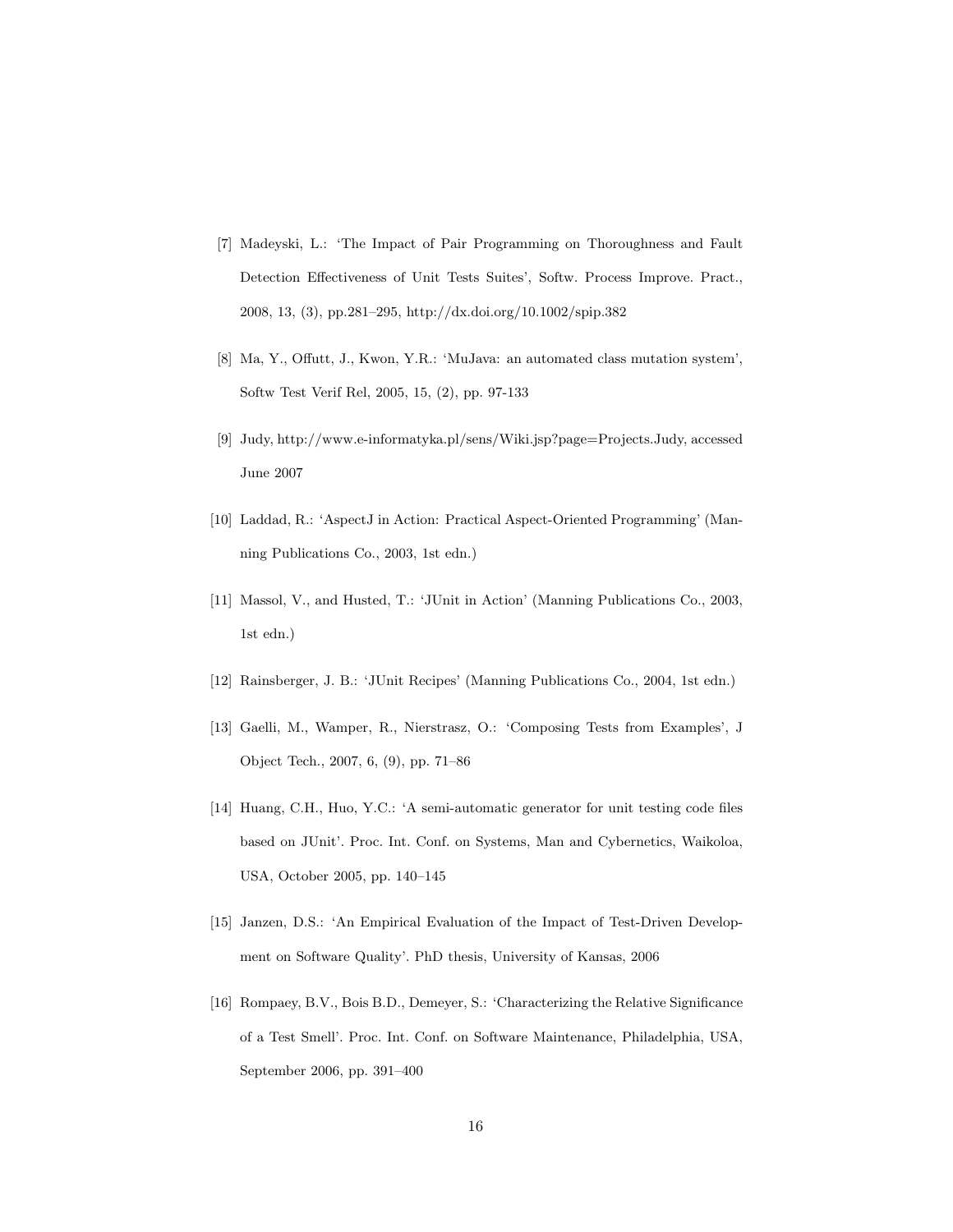- <span id="page-16-0"></span>[17] Loughran, S., Hatcher E.: 'Ant in Action' (Manning Publications Co., 2007, 2nd edn.)
- <span id="page-16-1"></span>[18] Offutt, J., Ma, Y.S., and Kwon, Y.R.: 'The Class-Level Mutants of MuJava'. Proc. Int. Workshop Automation of Software Test, Shanghai, China, May 2006, pp. 78–84
- <span id="page-16-2"></span>[19] Kim, S., Clark, J.A., and McDermid, J.A.: 'Class Mutation: Mutation Testing for Object-Oriented Programs'. Proc. Net.ObjectDays, Erfurt, Germany, October 2000, http://www-users.cs.york.ac.uk/˜jac/papers/ClassMutation.pdf, accessed March 2008
- <span id="page-16-3"></span>[20] Chevalley, P.: 'Applying Mutation Analysis for Object-Oriented Programs Using a Reflective Approach'. Proc. 8th Asia-Pacific Software Engineering Conf., Washington, USA, December 2001, pp. 267–270
- <span id="page-16-4"></span>[21] King, K. N., Offutt A. J.: 'A Fortran Language System for Mutation-based Software Testing', Softw. Pract. Exper., 1991, 21, (7), pp. 685–718
- <span id="page-16-5"></span>[22] Offutt, A.J., Lee, A., Rothermel, G., Untch, R.H., and Zapf, C.: 'An Experimental Determination of Sufficient Mutant Operators', ACM Trans. Softw. Eng. and Meth., 1996, 5, (2), pp. 99–118
- <span id="page-16-6"></span>[23] Andrews, J.H., Briand, L.C., and Labiche, Y.: 'Is Mutation an Appropriate Tool for Testing Experiments?'. Proc. 27th Int. Conf. on Software Engineering, St Louis, USA, May 2005, pp. 402–411
- <span id="page-16-7"></span>[24] Andrews, J.H., Briand, L.C., Labiche, Y., Namin, A.S.: 'Using Mutation Analysis for Assessing and Comparing Testing Coverage Criteria'. IEEE Trans. Softw. Eng., 2006, 32, (8), pp. 608–624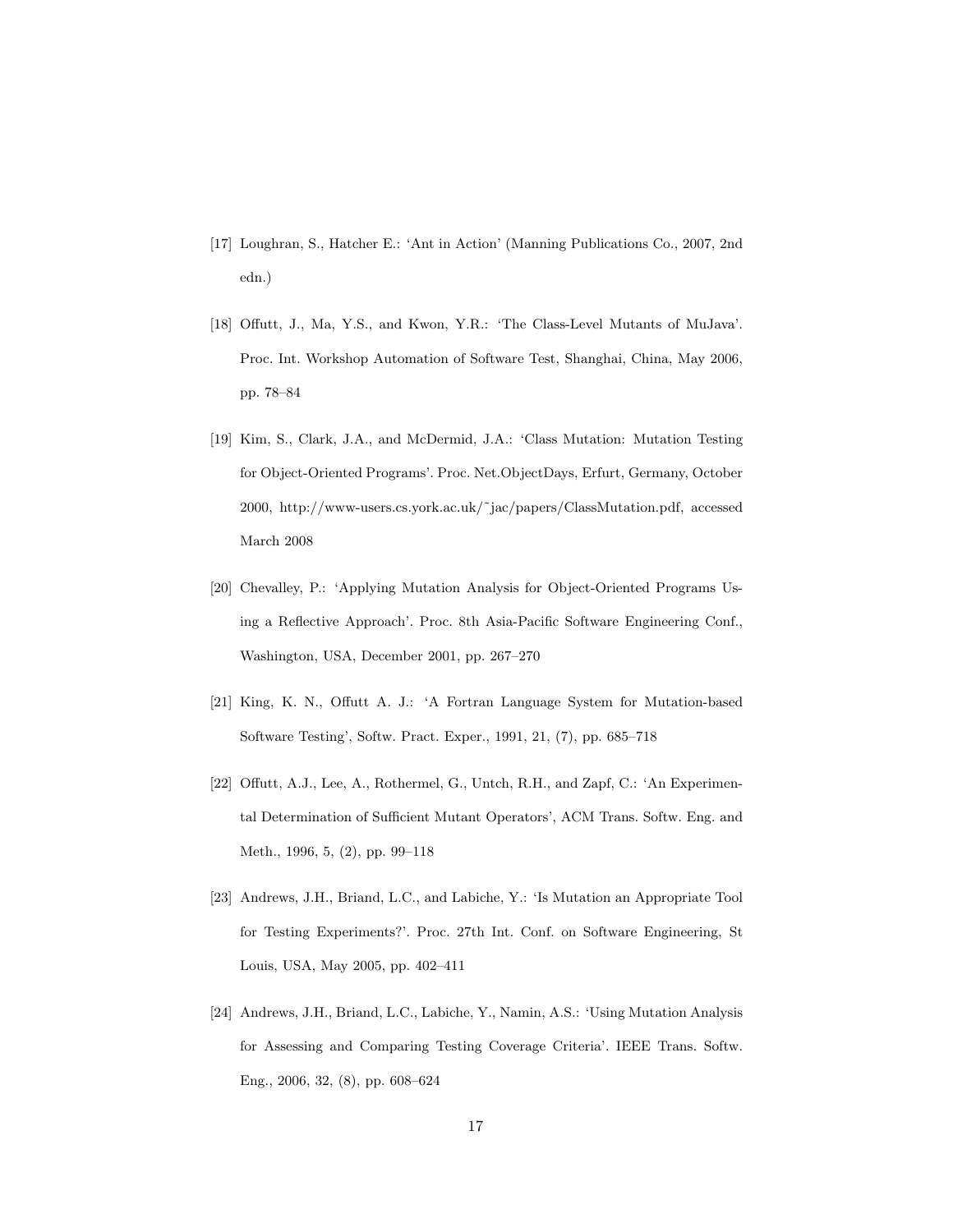- <span id="page-17-0"></span>[25] Walsh, P.J.: 'A Measure of Test Case Completeness'. PhD thesis, University New York, 1985
- <span id="page-17-1"></span>[26] Frankl, P.G., Weiss, S.N., Hu, C.: 'All-Uses vs Mutation Testing: An Experimental Comparison of Effectiveness'. J. Syst. Softw. 1997, 38, (3), pp. 235–253
- <span id="page-17-2"></span>[27] Offutt, A.J., Pan, J., Tewary, K., Zhang, T.: 'An Experimental Evaluation of Data Flow and Mutation Testing'. Softw. Pract. and Exper., 1996, 26, (2), pp. 165–176
- <span id="page-17-3"></span>[28] Offutt, A.J., Rothermel, G., and Zapf, C.: 'An Experimental Evaluation of Selective Mutation'. Proc. 15th Int. Conf. on Software Engineering, Baltimore, USA, May 1993, pp. 100–107
- <span id="page-17-4"></span>[29] Wong, W.E., Mathur, A.P.: 'Reducing the cost of mutation testing: An empirical study'. J. Syst. Softw. 1995, 31, (3), pp. 185–196
- <span id="page-17-5"></span>[30] DeMillo, R.A., Guindi, D.S., King, K.N., M.McCracken, W., Offutt, A.J.: 'An extended overview of the Mothra software testing environment'. Proc. 2nd Workshop on Software Testing, Verification, and Analysis, Banff, Canada, July 1988, pp. 142–151
- <span id="page-17-6"></span>[31] Delamaro, M.E., Maldonado, J.C.: 'Proteum – A Tool for the Assessment of Test Adequacy for C Programs'. Proc. Conf. on Performability in Computing Systems, East Brunswick, USA, July 1996, pp. 75–95
- <span id="page-17-7"></span>[32] Moore, I.: 'Jester - a JUnit test tester'. Proc. 2nd Int. Conf. on Extreme Programming and Flexible Processes in Software Engineering, Sardinia, Italy, May 2001, pp. 84–87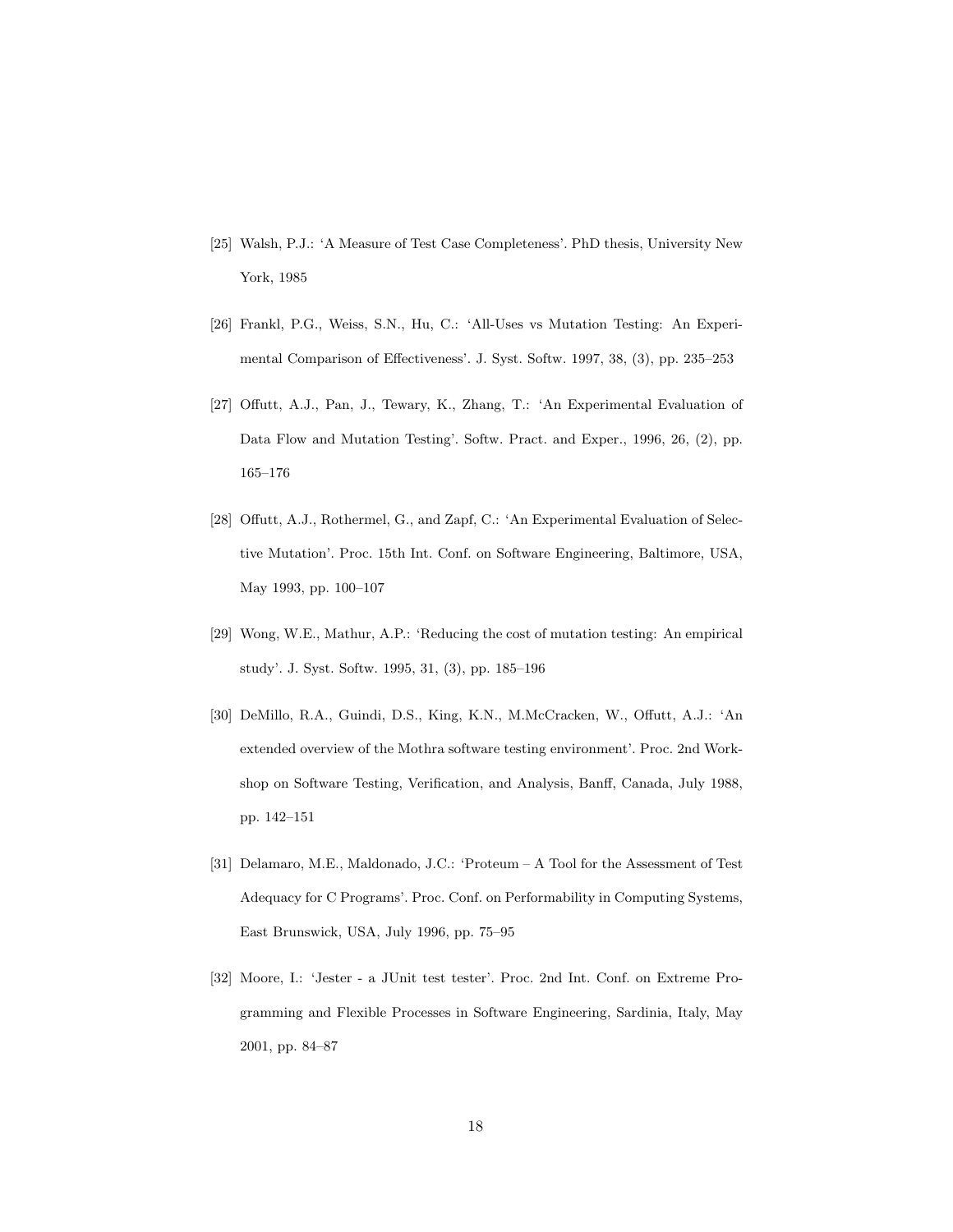- <span id="page-18-0"></span>[33] Irvine, S. A., Tin, P., Trigg L., Cleary, J. G., Inglis, S., and Utting, M.: 'Jumble Java Byte Code to Measure the Effectiveness of Unit Tests'. Proc. Testing: Academic and Industrial Conf. Practice and Research Techniques, Windsor, UK, September 2007, pp. 169–175
- <span id="page-18-1"></span>[34] Offutt, J., Ma, Y.S., and Kwon, Y.R.: 'An Experimental Mutation System for Java', SIGSOFT Softw. Eng. Notes, 2004, 29, (5), pp. 1–4
- <span id="page-18-2"></span>[35] Ma, Y.S., Offutt, J., and Kwon, Y.R.: 'MuJava: A Mutation System for Java'. Proc. 28th Int. Conf. on Software Engineering, Shanghai, China, May 2006, pp. 827–830
- <span id="page-18-3"></span>[36] Chevalley, P., Thévenod-Fosse, P.: 'A mutation analysis tool for Java programs', Int. J. Softw. Tools Tech. Transfer, 2003, 5, (1), pp. 90–103
- <span id="page-18-4"></span>[37] Bogacki, B., and Walter, B.: 'Aspect-Oriented Response Injection: An Alternative to Classical Mutation Testing'. Proc. IFIP Work. Conf. on Software Engineering Techniques, Warsaw, Poland, October 2006, pp. 273–282
- <span id="page-18-5"></span>[38] Untch, R.H., Offutt A.J., and Harrold, M.J.: 'Mutation Analysis Using Mutant Schemata'. Proc. Int. Symp. on Software Testing and Analysis, Cambridge, USA, June 1993, pp. 139–148
- <span id="page-18-6"></span>[39] Ma, Y.S., Harrold, M.J., and Kwon, Y.R.: 'Evaluation of Mutation Testing for Object-Oriented Programs'. Proc. 28th Int. Conf. on Software Engineering, Shanghai, China, May 2006, pp. 869–872
- <span id="page-18-7"></span>[40] Ma, Y.S., Offutt, J.: 'Description of Class Mutation Mutation Operators for Java', November 2005, <http://cs.gmu.edu/~offutt/mujava/mutopsClass.pdf>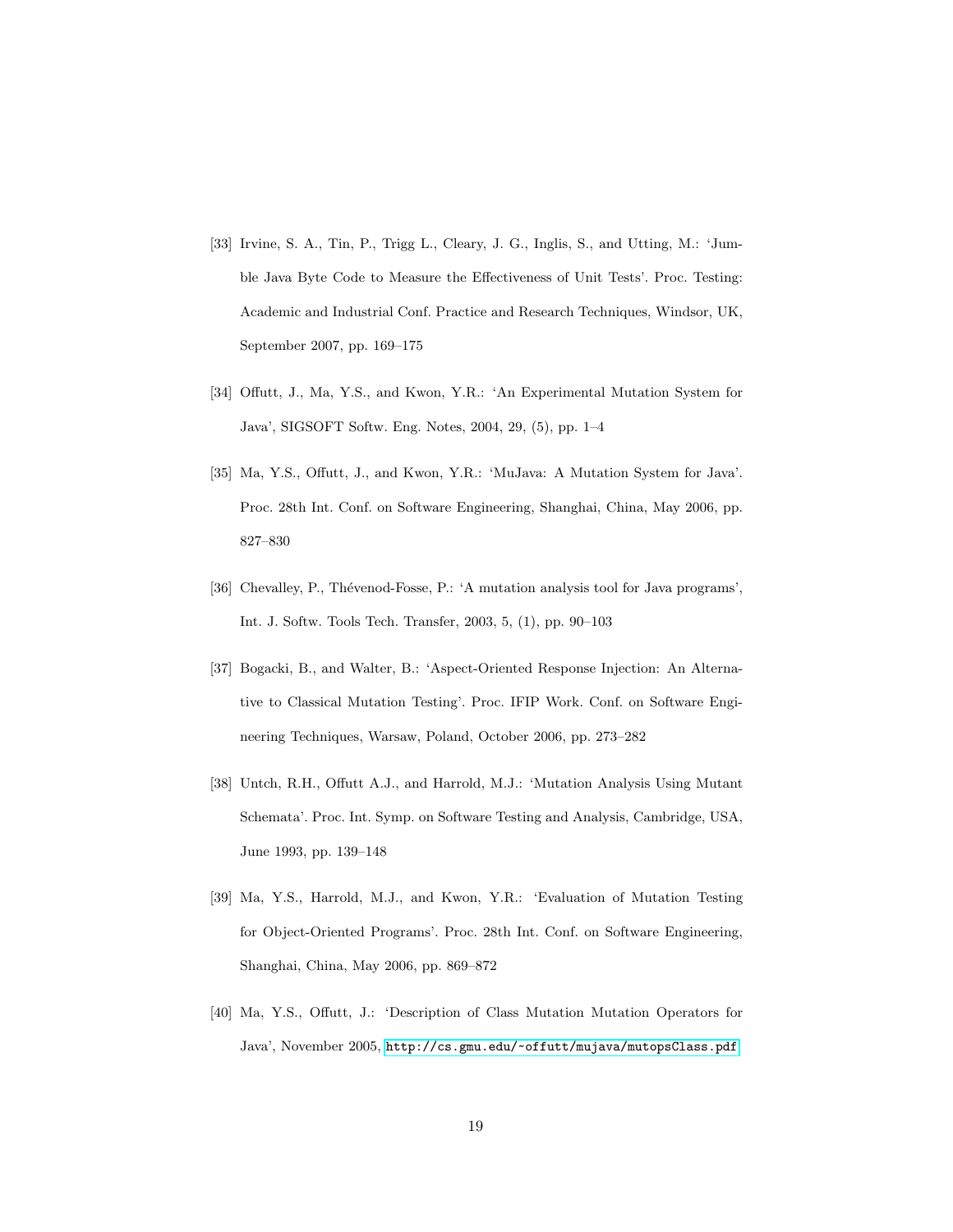- <span id="page-19-0"></span>[41] Ma, Y.S., Offutt, J.: 'Description of Method-level Mutation Operators for Java', November 2005, <http://cs.gmu.edu/~offutt/mujava/mutopsMethod.pdf>
- <span id="page-19-1"></span>[42] Smith, B.H., and Williams, L.: 'An Empirical Evaluation of the MuJava Mutation Operators'. Proc. Testing: Academic and Industrial Conference, Windsor, UK, September 2007, pp. 193–202
- <span id="page-19-2"></span>[43] Venners, B.: 'Test-Driven Development. A Conversation with Martin Fowler, Part V'. http://www.artima.com/intv/testdrivenP.html, accessed September 2007
- <span id="page-19-3"></span>[44] Offutt, J.: 'An analysis of Jester based on published papers'. http://cs.gmu.edu/˜offutt/jester-anal.html, accessed September 2006
- <span id="page-19-4"></span>[45] Ammann, P., and Offutt, J.: 'Introduction to Software Testing' (Cambridge University Press, 2008, 1st edn.)
- <span id="page-19-5"></span>[46] Kiczales, G., Lamping, J., Mendhekar, A., Maeda, C., Lopes, C.V., Loingtier, J.M., and Irwin, J.: 'Aspect-Oriented Programming'. Proc. European Conf. on Object-Oriented Programming, Jyväskylä, Finland, June 1997, pp. 220–242
- <span id="page-19-6"></span>[47] Wohlin, C., Runeson, P., Höst, M., Ohlsson, M.C., Regnell, B., and Wesslén, A.: 'Experimentation in Software Engineering: An Introduction' (Kluwer Academic Publishers, 2000, 1st edn.)
- <span id="page-19-7"></span>[48] Rothfuss, G.J.: 'A Framework for Open Source'. MSc thesis, University of Zurich, 2002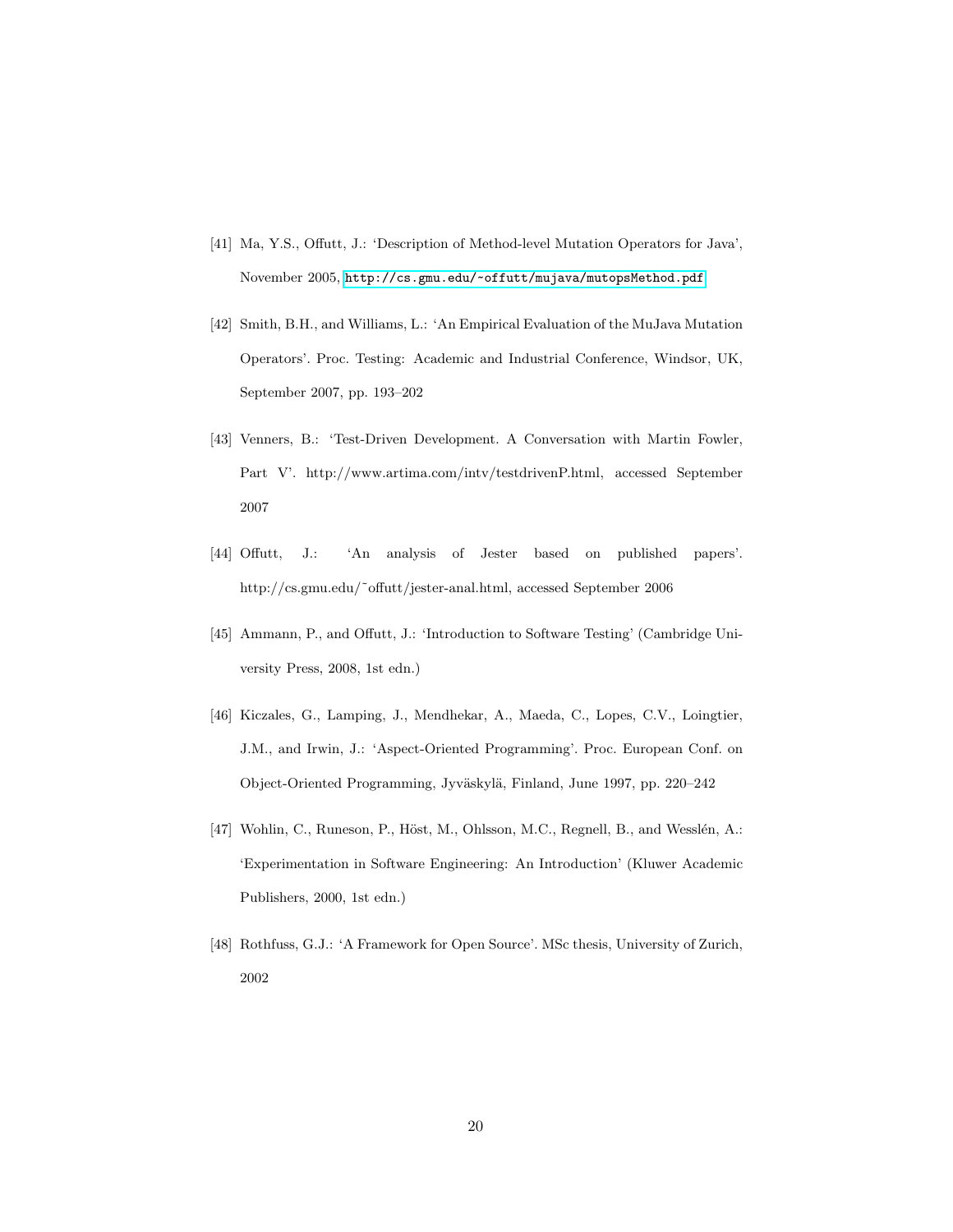

<span id="page-20-0"></span>Figure 1: A schematic illustration of mutation testing using the FAMTA Light approach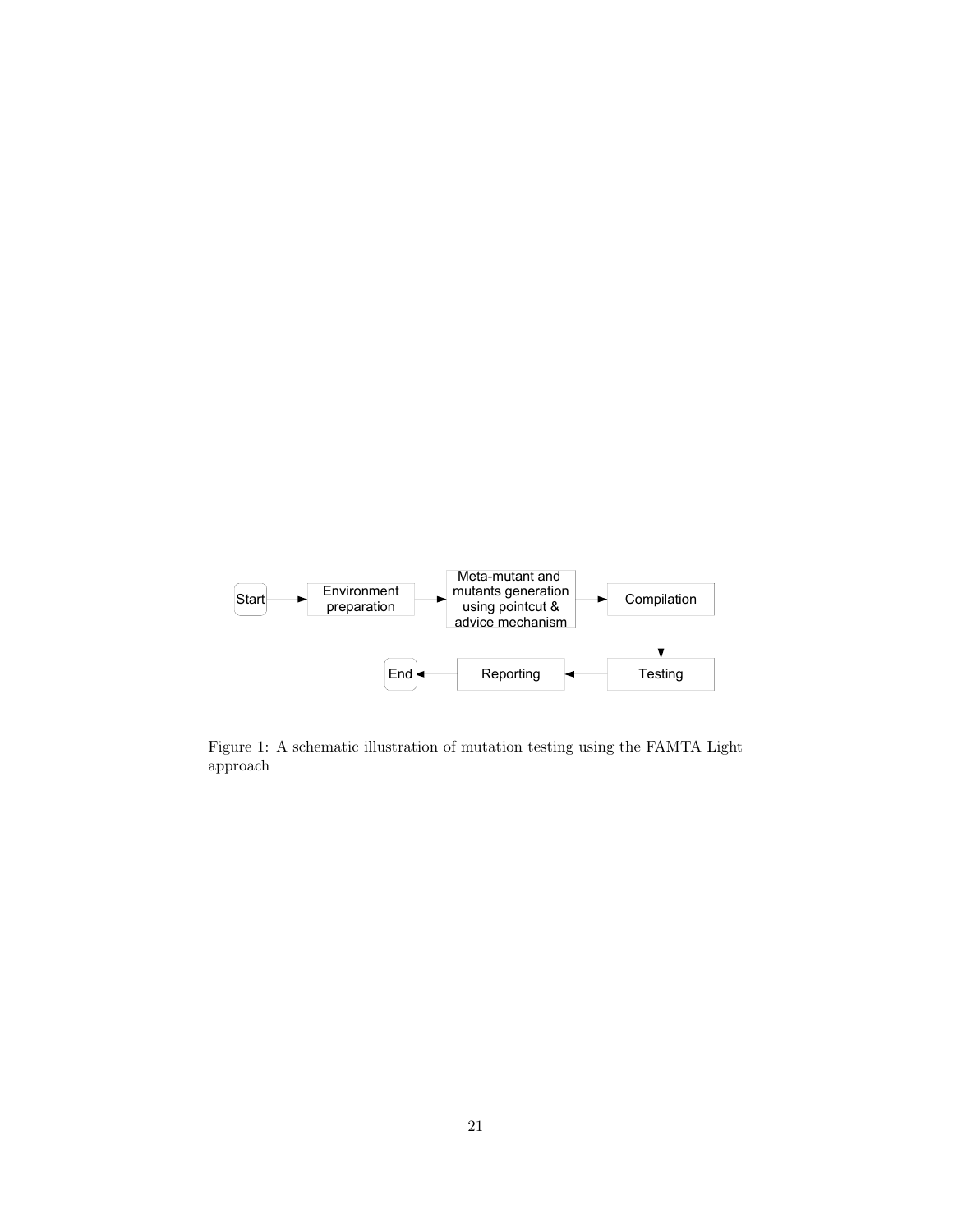```
1 public class ClassA {<br>
2 public boolean isEven(int number){<br>
3 if (number % 2 == 0){<br>
4 return true;<br>
5 } else {<br>
6 return false;
\left[ \begin{array}{ccc} 7 & & & \ & 8 & \ & 8 & \ & 9 & \ \end{array} \right]
```
<span id="page-21-0"></span>Figure 2: Sample class named ClassA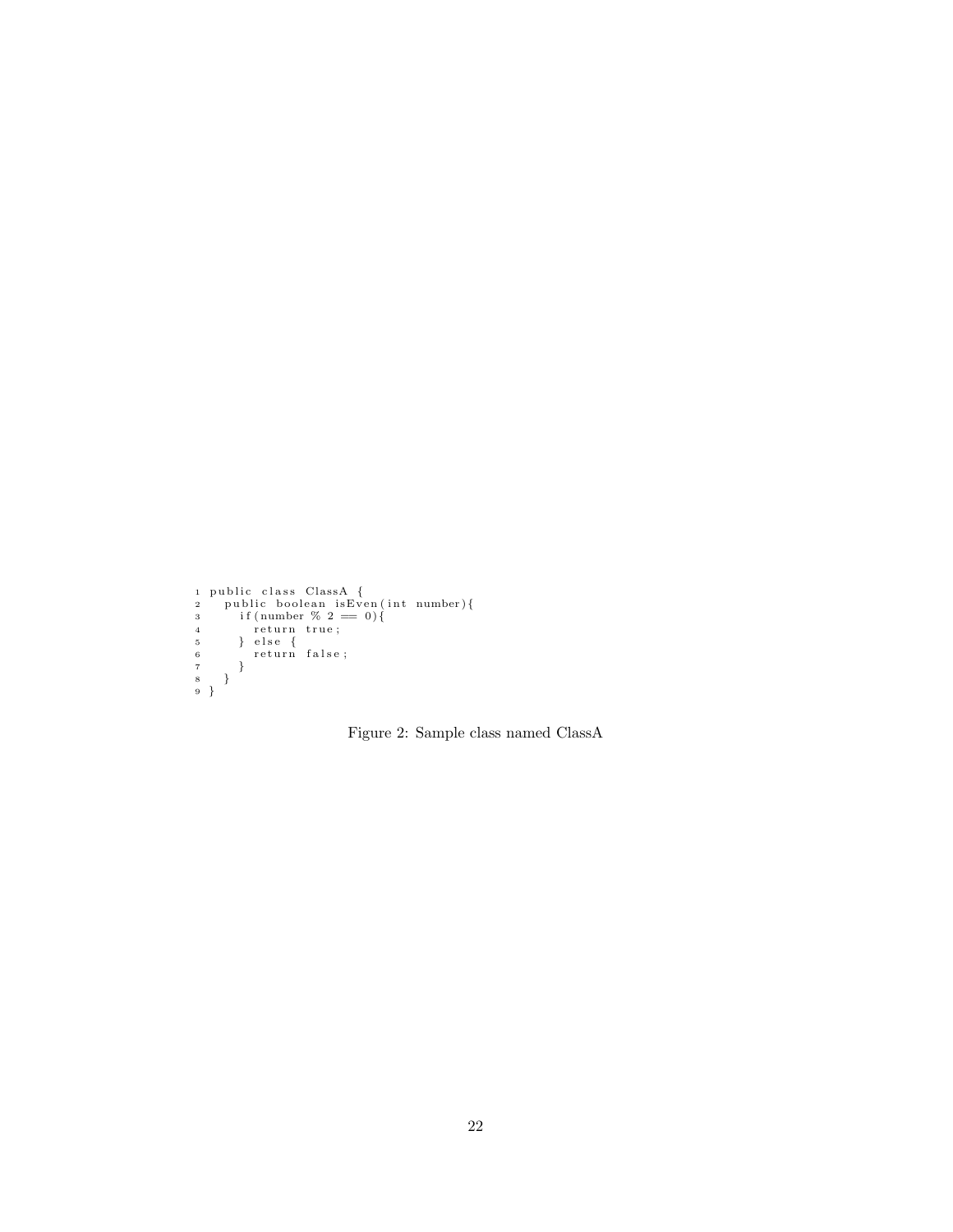```
1 public class ClassA {<br>2 public boolean isEven(int number){<br>3 if(number % 2 == 0){
 \begin{array}{ccc} 4 & \text{return true;} \\ 5 & \text{else} \end{array}5 } else {<br>6 return
 \begin{array}{c} 6 \\ 7 \end{array} return false;
 \begin{matrix} 7 & 3 \ 7 & 3 \end{matrix}\begin{array}{c} 8 \\ 9 \\ 9 \end{array}9 public boolean is Even-mutation 0 (int number) {<br>
10 if (number \% 2 != 0) {
11 \textrm{return true};<br>
12 } else {
 12 } else {<br>13 return false;
\begin{array}{ccc} 14 & & \end{array}15 }
 16 public boolean isEven_mutation1(int number){<br>17 if (number % 2 == 0 && false ) {<br>18 return true;
19 } else {<br>20 } return
                \begin{array}{c} \text{return } \text{false}; \\ \end{array}\begin{array}{c} 21 \\ 22 \end{array} }
2223 \, }
```
<span id="page-22-0"></span>Figure 3: A mutated ClassA class.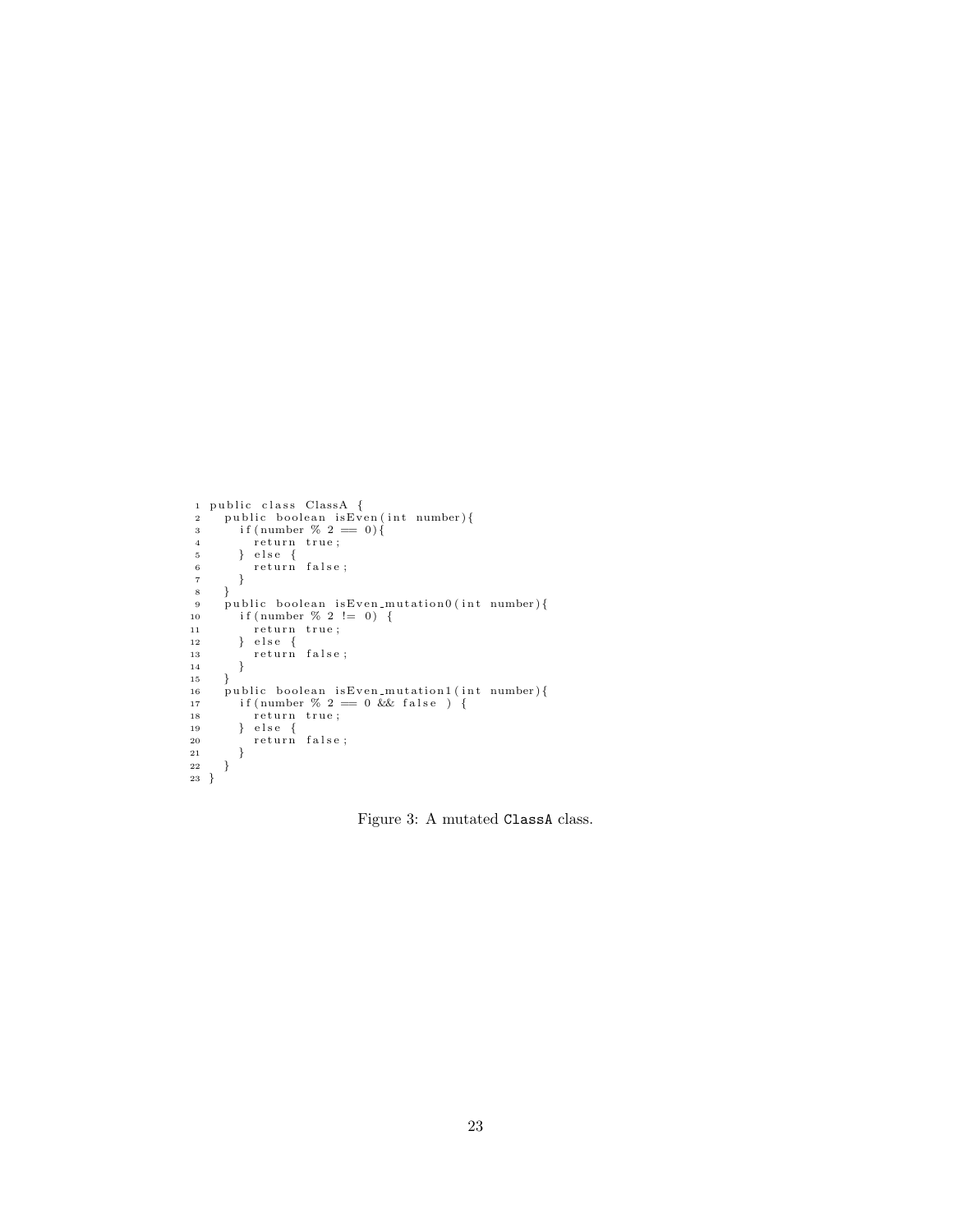```
1 public privileged aspect ClassAAspect {<br>2 public static int counter = 0;
 3
  gointcut isEvenPointcut(ClassA thisObject, int number) :<br>5 execution(boolean somePackage.ClassA.isEven(int))<br>6 && !within(somePackage.ClassAAspect)
 7 & k target (this Object)
 8 && args (number);
 9
10 boolean around (ClassA thisObject, int number) :<br>
11 isEvenPointcut (thisObject, number) {
11 is Even Pointcut (this Object, number) {<br>12 switch (Class A A spect.counter) {
              \text{switch} (ClassAAspect.counter){
\begin{tabular}{ll} 13 & \hspace*{1.5mm} \textbf{case} & 0: \\ 14 & \hspace*{1.5mm} \textbf{return} \end{tabular}return this O bject. is Even_mutation 0 (number);
\begin{tabular}{ll} 15 & \hspace{1.5mm} \text{case} & 1: \\ 16 & \hspace{1.5mm} \text{return:} \end{tabular}16 return this Object.is Even_mutation1(number);<br>default:
\begin{tabular}{ll} 17 & $\quad$ default: \\ 18 & $\quad$ return \end{tabular}return this O bject. is Even (number);
19 }
20 }
```
<span id="page-23-0"></span>Figure 4: A meta-mutant for the ClassA class.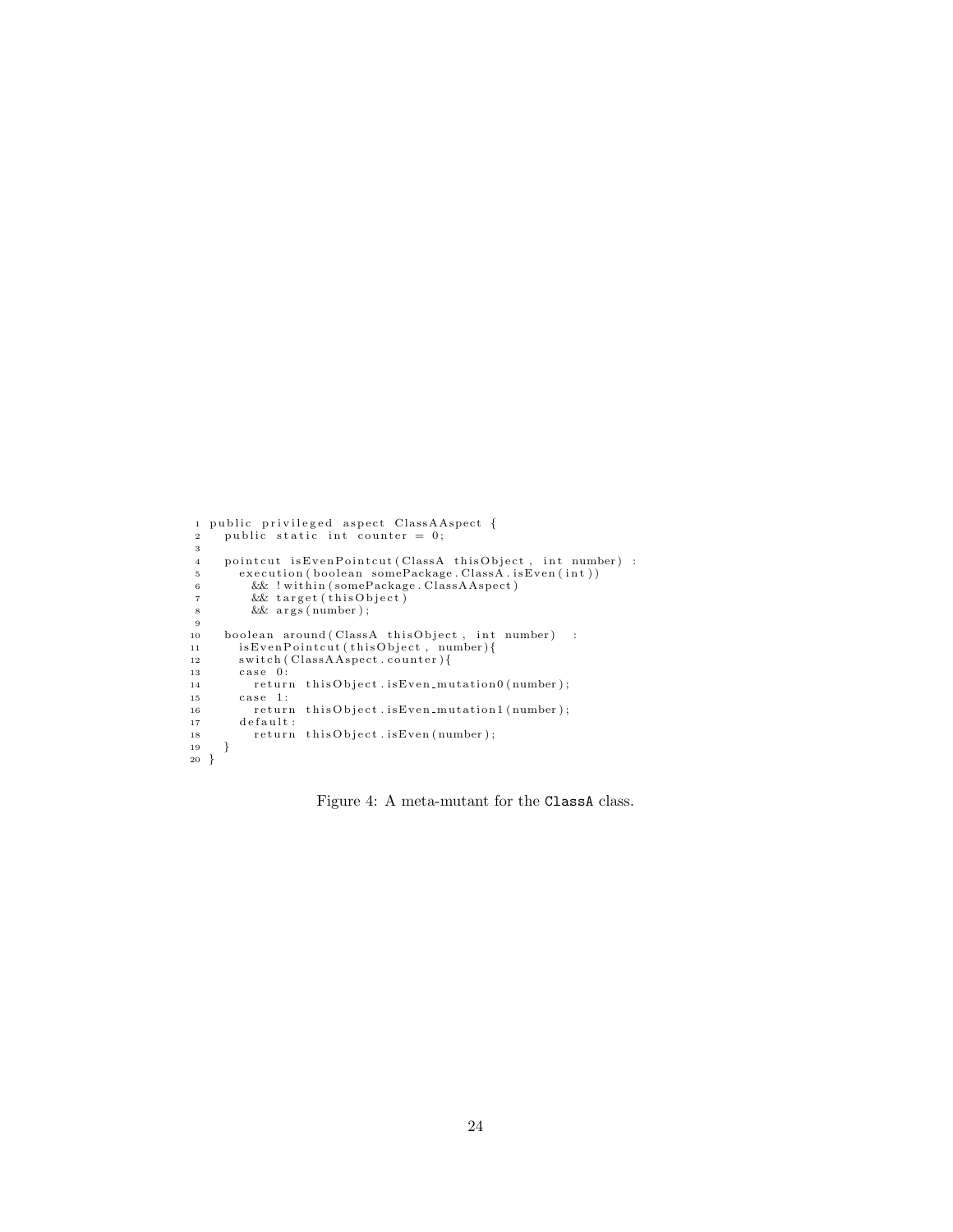```
1 for (every-tested-class) do<br>2 Initialize class test res
 2 Initialize class test result;<br>3 //number of mutants = 0, number of killed mutants = 0
 4 Get meta−mutant aspect for the tested class;<br>5 Get 'counter' and 'MAX_COUNTER' values from the aspect;
6 Get tests suite for the tested class;
7
8 for (every-class –mutant) do
9 Execute test suite;<br>10 if (any test in test suite failed or test suite<br>11 runs longer then maximum run time) then
12 Add k i l l e d mutant ;
13 //number o f mutants++, number o f k i l l e d mutants++
14 else
15 Add alive mutant;
16 //number of mutants++<br>17 end if;
18 Add 1 to static meta−mutant 'counter' field value<br>19 //Static fields can be modified using reflection API
20 end for;
21
22 Set 'counter' field value to -1;
23 Print test results for class;
24 end for;
```
<span id="page-24-0"></span>Figure 5: The implementation of the FAMTA Light mutants testing phase (pseudo-code)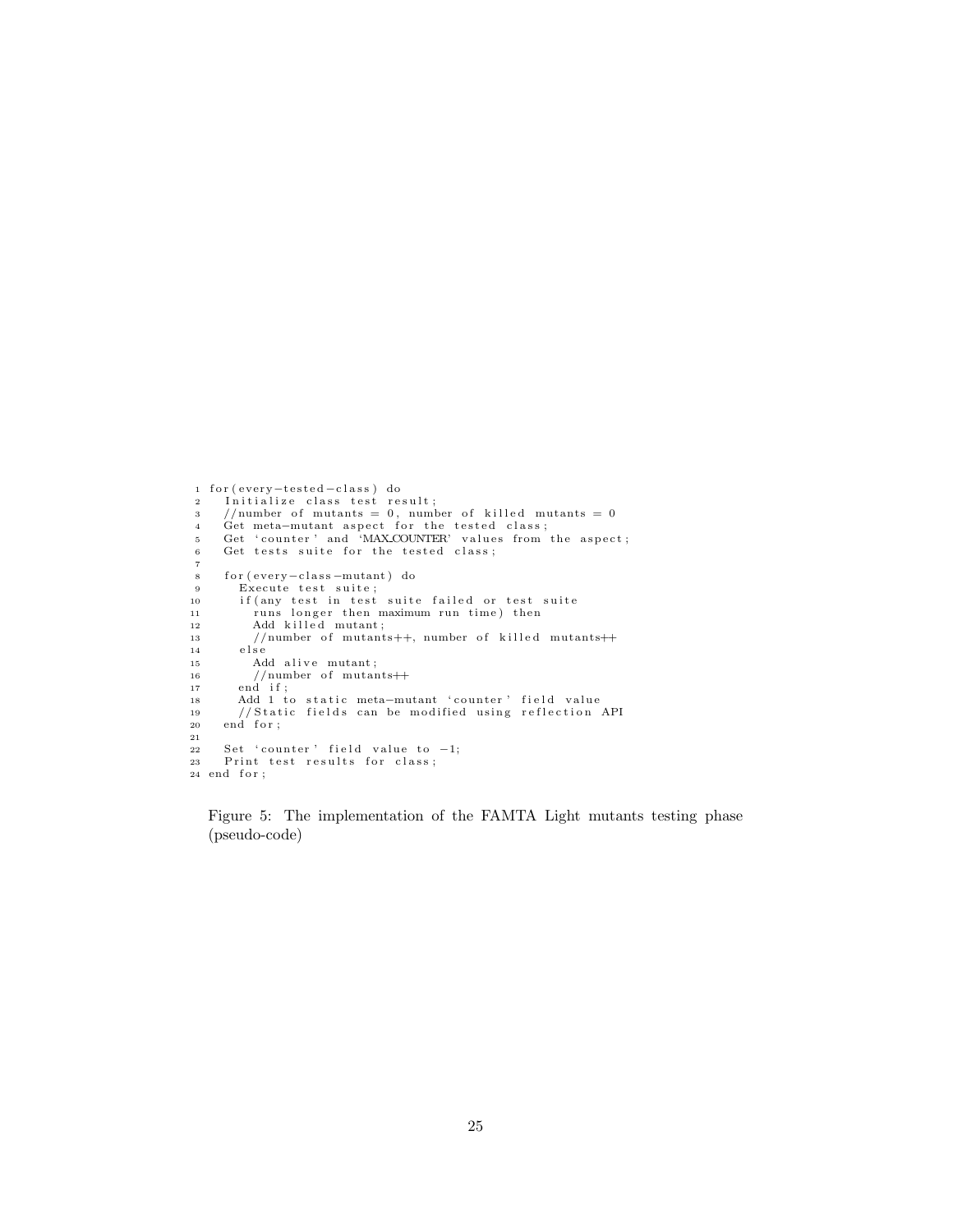

<span id="page-25-0"></span>Figure 6: A schematic illustration of mutation testing using Jester